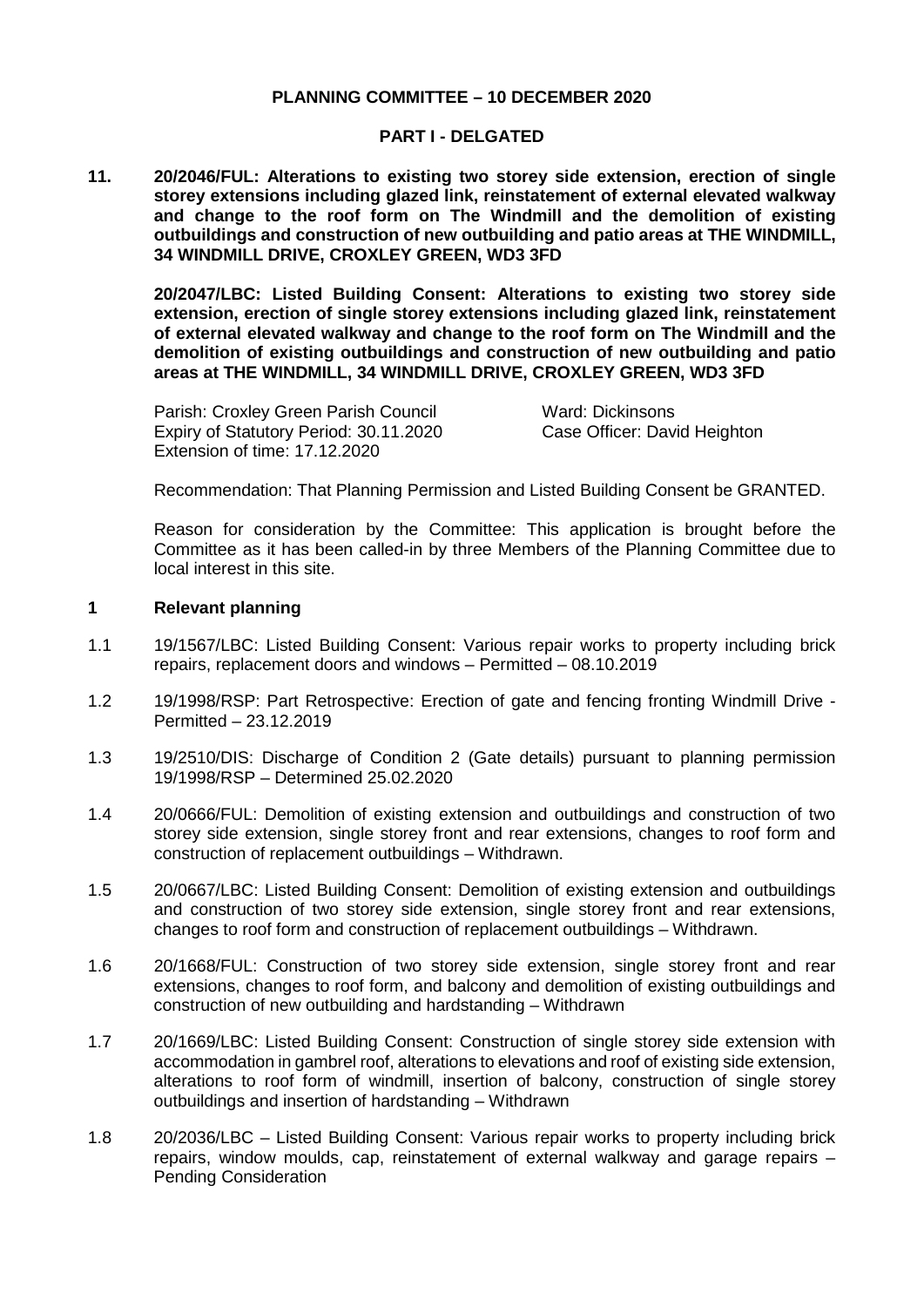# **2 Description of Application Site**

- 2.1 The Windmill is a Grade II listed former mill, which was constructed in the early nineteenth century and converted to a residential dwelling and substantially altered and extended in the 1960/70s. The plot within which The Windmill is situated is largely square in shape and measures approximately 1,800sqm in area, with a gated access and driveway located to the south west of the site, running parallel with the shared boundary of No.36 Windmill Drive.
- 2.2 The area surrounding the site comprises varying developments of residential dwellings which are of a more modern architectural style and design.
- 2.3 The Windmill had not been occupied for some time until the applicant moved in, which is apparent when viewing the internal arrangements and the condition of the exterior and interior features. The existing twentieth century windows are in round headed openings, and the building retains a leaded roof with timber parapet.
- 2.4 The existing extension to The Windmill is two storey in nature and adjoins the south eastern aspect, with the highest point adjoining The Windmill and the set down element comprising the majority of the massing, set furthest away from the Listed Building. To the rear, handmade droplet tiles cover the extension at first floor level, with an existing lean-to greenhouse structure infilling the irregular shape of the extension. There is an existing timber outbuilding located to the north west of The Windmill.
- 2.5 The pre-existing railing and metal five bar gate have been replaced with close-boarded timber fencing and an entrance gate along the southern front boundary. The parcel of land between the application site and Windmill Drive is owned by the Council and contains five protected trees and a group of semi-mature trees (TPO902).

# **3 Description of Proposed Development**

- 3.1 The applications seek planning permission and Listed Building Consent for alterations to existing two storey side extension, erection of single storey extensions including glazed link, reinstatement of external elevated walkway and change to the roof form on The Windmill and the demolition of existing outbuildings and construction of new outbuilding and patio areas.
- 3.2 The proposed extension with loft accommodation would replace the existing two storey flat roofed extension and would have a gabled roof design measuring 7m in height with an eaves height of 3.2m and would extend to a width of approximately 12m with a depth of 10m. It would have two windows and bi-folding doors to the front and one window and bifolding doors to the rear at ground floor level with three rooflights within the rear roofslope. To the eastern flank there would be two high level ground floor windows and a window at first floor level within the gable. The extension would comprise of a kitchen/dining room, office, snug and WC at ground floor level and at first floor level would contain a bedroom, bathroom, an en-suite, dressing room and family bathroom. A rooflight would be inserted into the roof of the existing windmill link which would remain as existing.
- 3.3 A porch would be also constructed to the front adjacent to the windmill tower at ground floor level which would have a pitched roof with an eaves height of 2.4m and total height of 3.8m. The windmill tower balcony would be re-instated at first floor level around the windmill. The 1m high timber balustrade posts would be split into sections with immediate posts in between and would sit in existing sockets within the brickwork.
- 3.4 The existing garage would be replaced to the same footprint, ridge height and similar pitched roof, with timber cladding, a cement composite cladding to the western flank adjacent to the boundary and a tiled roof. Two rooflights would be inserted into the eastern roofslope. To connect the replacement garage and the windmill tower, a glazed link is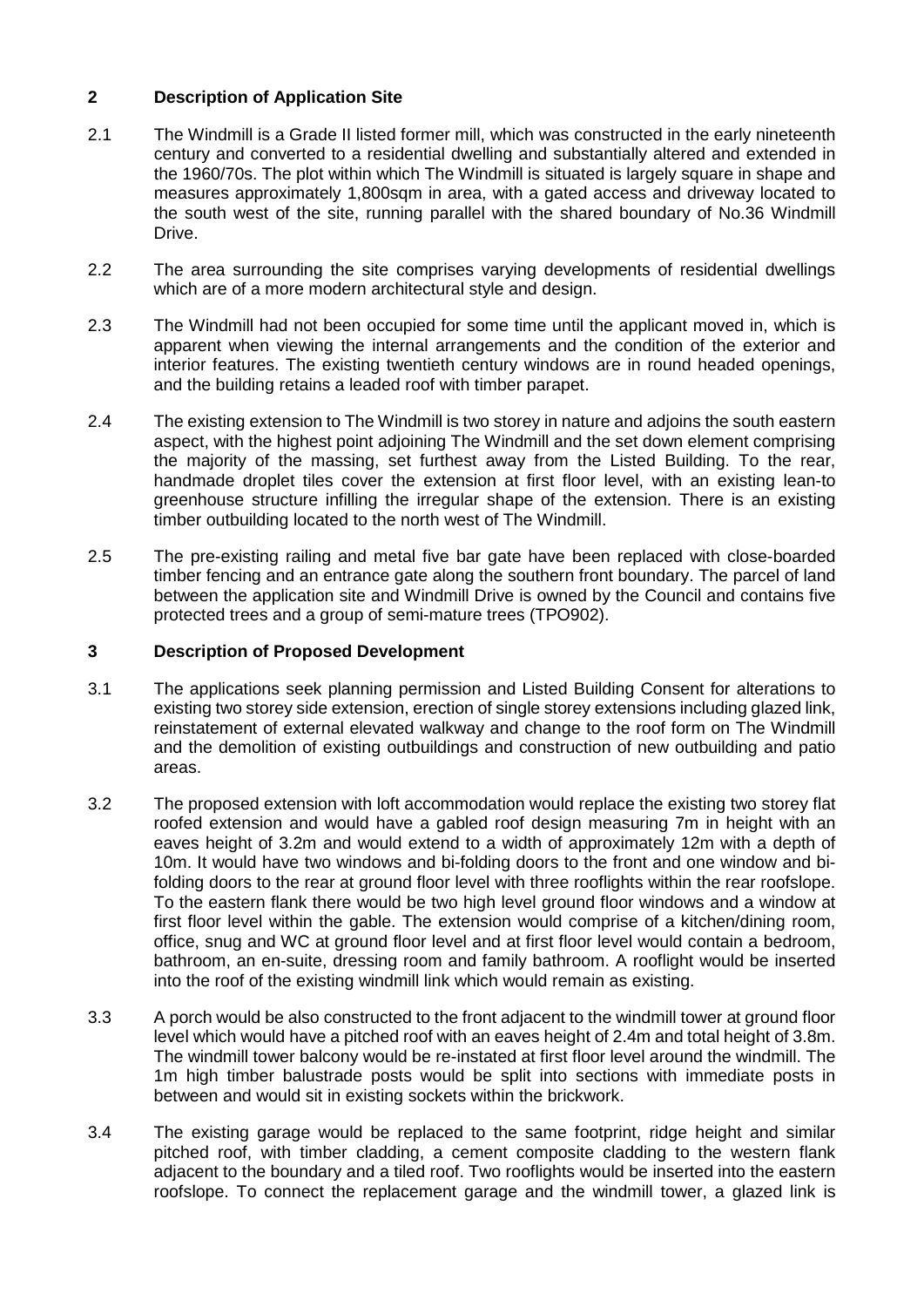proposed, measuring 1.4m in width and approximately 5m deep with a mono-pitched roof. Internally within the tower an existing window would be altered to a door with steps inserted.

- 3.5 The proposed materials for all pitched roofs would be of a heritage clay plain roof tile; the windmill extension would have black horizontal timber cladding to the exterior with mock timber doubled glazed windows and doors.
- 3.6 The existing windmill tower cap is proposed to be removed and replaced with a cap with a width of 4.1m and depth of 4.8m. The proposed cap would be constructed in timber. The tower would comprise of one further bedroom and en-suite at second and another bedroom at third floor level with an en-suite at fourth floor level and area at the top of the window tower, which would comprise of one window to the southern flank.
- 3.7 The proposal has been revised from previous schemes as follows:
	- Reduction in width, depth and height of windmill tower extension
	- Reduction in the size of the tower cap and fenestration
	- Single storey windmill tower extensions removed
	- Removal of garage extension
	- Remove of shed and outbuildings

### **4 Consultation**

### 4.1 Statutory Consultation

## **4.1.1 Croxley Green Parish Council: [Objection]**

*Croxley Green Parish Council is concerned about the scale of the proposed development. Request the Conservation Officer considers the over massing on site. Due to the building's historic nature, CGPC request that the application is called into Committee.*

### 4.1.2 **National Grid:** [No response received]

# **4.1.3 Landscape Officer: [Revised, no objection]**

*Following previous comments, the current application has been accompanied by 'Additional Tree Survey Information' document and an 'AIA Drawing', this is in addition with the previously submitted tree report, dated 12 June 2020.*

*As previously stated I have no issues with the alterations to the windmill itself or the proposed extension, as these are located outside of the RPA of existing trees.*

*My main concerns relate to the proposed garage/bedroom superstructure and the replacement, larger shed in the north-east corner.* 

*The additional tree information (ATI) document suggests that there is an existing hard surface within the area of the existing garage and sheds which can be used for the new structure. This clearly isn't correct, whilst it is accepted that there is likely to be a suitable base beneath the existing garage, the base beneath the dilapidated, and subsequently removed sheds, of gravel and paving slabs is not a suitable base for a modern building. It is also noted that the new structure extends way beyond the existing footprints, and would therefore need a new base/foundation for the area beyond.* 

*From a planning perspective, where a principle for development has been established, it is accepted that further development of a similar nature would be justified. In this case, a*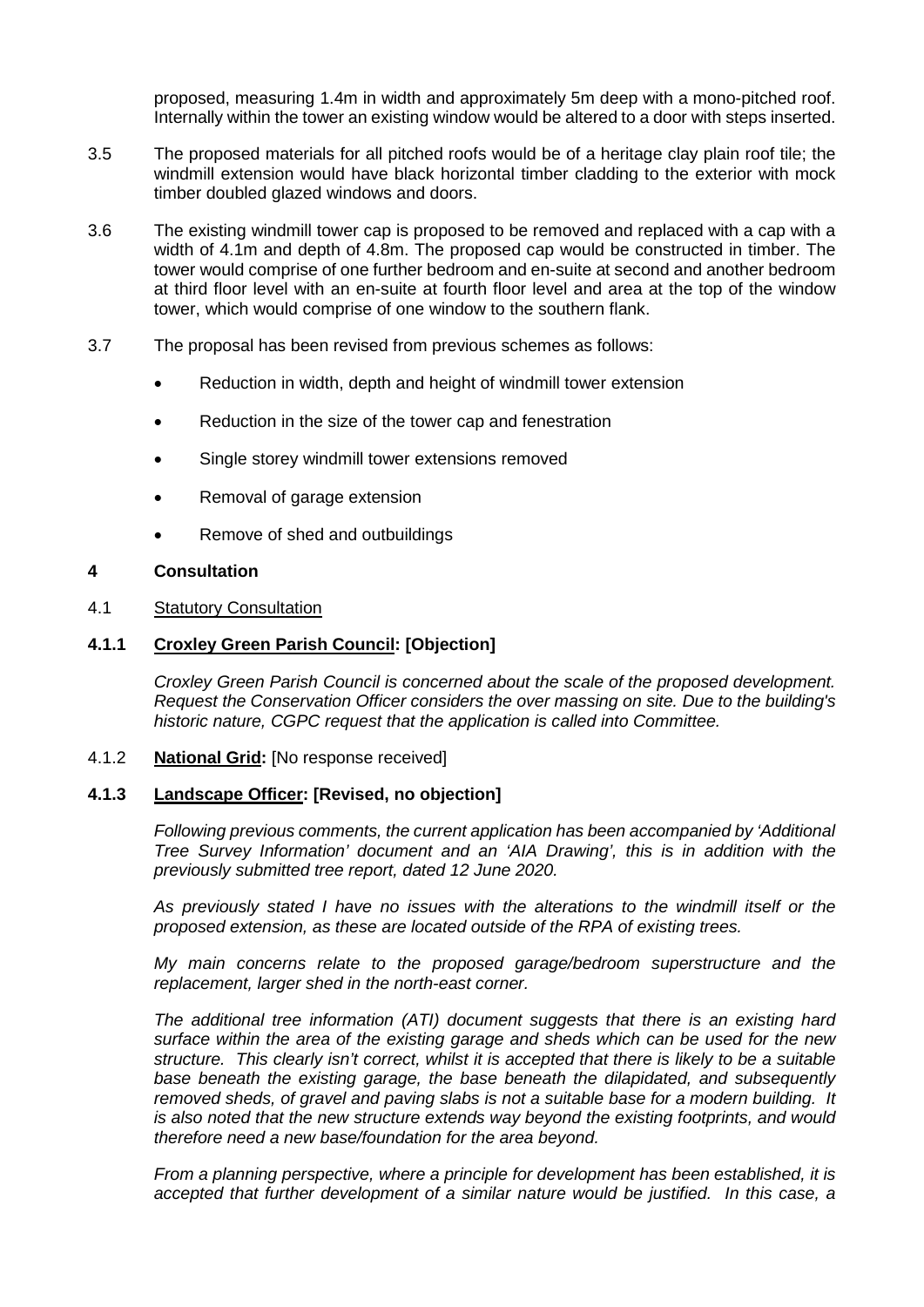*similar new structure to replace the existing garage, although not ideal would likely be accepted. It is doubtful whether temporary structures, such as modest size sheds would sufficiently establish a principle of development, particularly in light of the modest base construction. In the current situation, the lack of established development is further nullified by the subsequent removal of the sheds and re-greening of the area, which clearly demonstrates a suitable rooting environment.* 

*It should also be highlighted that compaction and root severance from excavation are not the only issues to be addressed/impact to trees, from proposed development within RPAs. It is for this reason that industry standards (BS5837) recommend that new permanent hard surfacing should not exceed 20%. The proposed superstructure, which isn't anywhere near as acceptable as permeable hard surfacing, is closer to 50% of the RPA.*

*The replacement shed is similar to the superstructure in that like for like could be justified, however, the existing shed is too close to trees T7 & T8. The logical solution would be to relocate the shed further along the rear boundary, outside the RPAs of existing, established trees. The updated AIA drawing shows the new shed too close to T7, and the stem of the tree as being located within CellWeb TRP, which is ridiculous. Both designs state that the structure's RWP will be directed to feed tree roots, it would be interesting to know how and where.*

*The ATI also goes on to suggest that the replacement of existing below ground structures will not impact the RPA. Although there is a planning justification for replacements, the way that works are carried out will determine whether there are any impacts or not.*

*In light of the above I do not consider that there has been sufficient amendments to the layout, in respect to the garage/bedroom superstructure or replacement shed (north-east corner), to retract my pervious objections to the proposal.*

• Following receipt of revised drawings, the garage/bedroom extension and replacement shed have been removed from the scheme. Further comments have been received from the landscape officer:

*In this new proposed garage, the extension has been removed, and the dimension of the garage will be the same as it is now, and the affection to RPA of T2,T3 and T4 will be minimum and reasonable, and following the industry standards (BS5837).* 

*With the changes made in the garage and the shed, the concerns in stablish trees has been corrected.* 

*Therefore, I do not have objection in this new proposed works.*

## **4.1.4 Conservation Officer:** [No Objection, subject to conditions]

*The application is for alterations to existing two storey side extension, erection of single storey extensions including glazed link, reinstatement of external elevated walkway and change to the roof form on The Windmill and the demolition of existing outbuildings and construction of new outbuilding and patio areas.* 

*The Windmill is a grade II listed building (list entry no: 1100797). Dating from the early-mid*  19th century, it became redundant in the early 20th century and was extended and *converted to a dwelling in the 1970s. The listing description notes that the c.1970 extension is of no special interest.* 

*Pre-application advice on the construction of new extensions has been given under 18/2442/PREAPP and 19/2511/PREAPP. Three sets of applications have been withdrawn (20/0667/LBC & 20/0666/FUL, 20/1158/LBC & 20/1157/FUL and 20/1669/LBC & 20/1668/FUL) due to serious concerns regarding the impact of the proposals on the significance of the listed building.*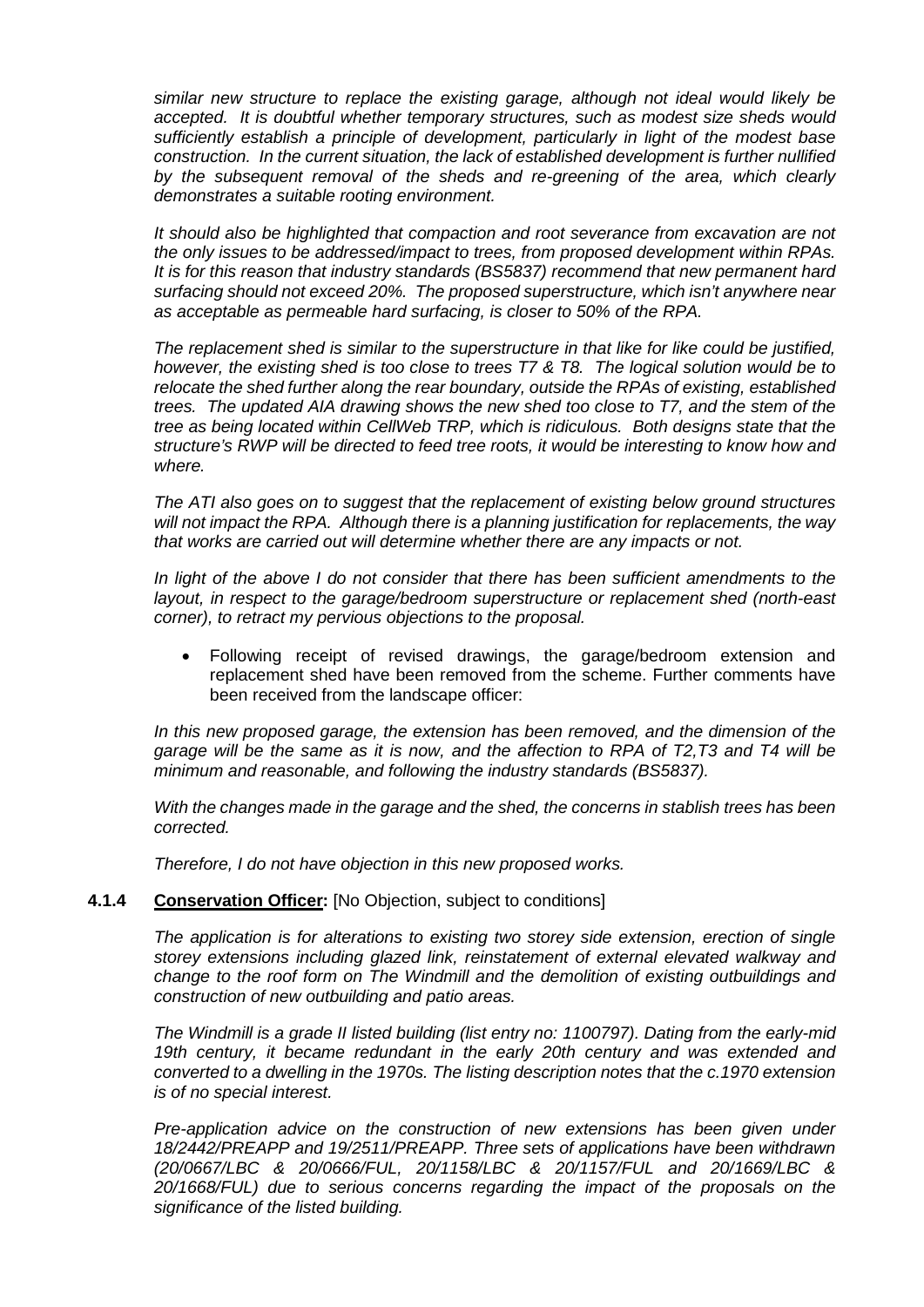*The scheme has been revised and is a vast improvement on previous proposals. However, it is recommended that some amendments are made to make the additions more sympathetic. The largest of the proposed extensions is very wide and appears quite squat. It is recommended that this is reduced to a narrower span and slightly steeper roof (i.e. narrower east elevation).* 

*It is also recommended that the glass link between the tower and the garage is reduced in size, so it just forms a narrow link between the two buildings with a flat rather than a monopitch roof. Further information is required on the formation of the doorway within the tower to better understand the impact on and potential loss of historic fabric.* 

*With regards to materials and external finishes, the gutters, fascias and soffits should be timber and not plastic. Rainwater goods should be black painted metal (aluminium is acceptable). The refurbishment of the existing windows is supported, however, further information is required to determine the suitability of installing double glazed units into the existing frames. In accordance with Historic England guidance, historic windows should be repaired, and their historic glass retained. If it can be demonstrated that the glass is not historic then slim double glazing (12mm-14mm) might be acceptable if it is well detailed and can be accommodated within the depth of the existing frames. If historic glass has survived and is retained then alternative methods to improve thermal performance, such as secondary glazing, could be explored.* 

*Further details of the scale and location of the solar array is required. This does require planning permission.* 

*Information regarding any upgrading works to the historic tower (new insulation for example) would be helpful but these can be reserved by condition.* 

*If the above recommendations are implemented and additional information provided, then there would be no objections to the proposal. Depending on the amount of information provided conditions may be required.*

• Following receipt of revised drawings, the garage/bedroom extension and replacement shed have been removed from the scheme, the width of the windmill reduced. Further comments have been received from the conservation officer.

*The Conservation Officer commented that the amendments address all points previously highlighted, subject to the following suggested conditions:* 

- *Additional drawings that show details of proposed new windows, doors, rooflights, eaves, verges, fascias, cills and junctions with the existing building, by section and elevation at scales between 1:20 and 1:1 as appropriate, shall be submitted to and approved by the Local Planning Authority in writing prior to their construction on site.*
- *Full details of the upgrading required to meet the building regulations, including fire protection, acoustic insulation and thermal insulation, shall be submitted to and approved by the Local Planning Authority in writing prior to their first use on site.*
- *The position, type and method of installation of all new and relocated services and related fixtures, including communications and information technology servicing, shall be specified and agreed in writing with the Local Planning Authority wherever these installations are to be visible, or where ducts or other methods of concealment are proposed.*
- *A schedule of repairs to the windows and further details showing the installation of slim double glazing shall be submitted to and approved in writing by the Local Planning Authority prior to the removal or repair of any windows.*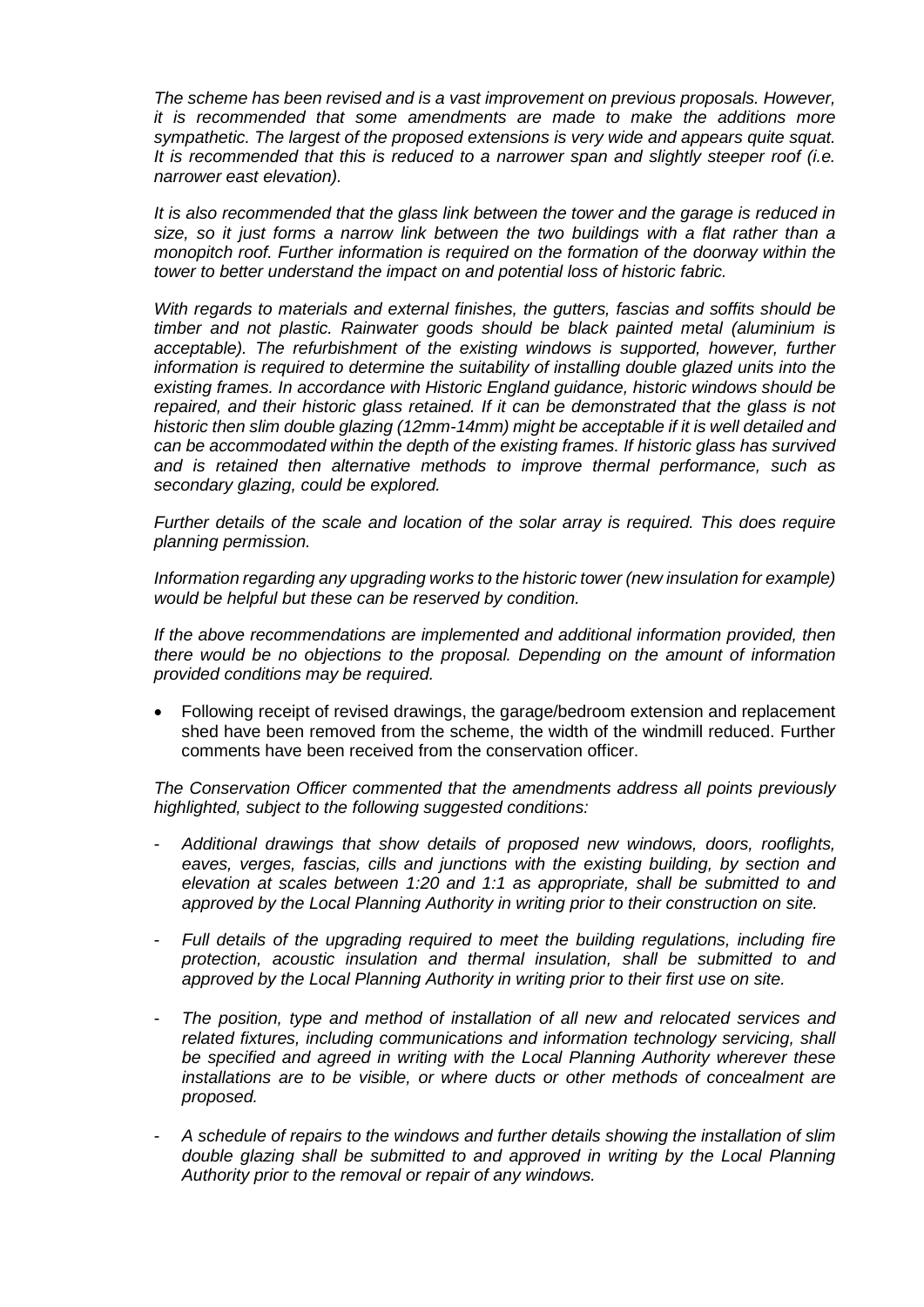- *All new rainwater goods shall be of black painted metal.*
- *Details and colours of all external pipes, extracts, grilles, flues, lights and any alarm boxes or satellite dishes to be fixed to the fabric of the building shall be submitted to and approved by the Local Planning Authority in writing prior to their installation on site.*

## **4.1.5 Hertfordshire Archaeology: [No objection, subject to conditions]**

*Thank you for consulting us on the above application. I note it succeeds similar, but more extensive proposals on which this office has commented (refs' 20/0666/FUL, 20/1157/FUL and 20/1668/FUL). Please note that the following advice is based on the policies contained in the National Planning Policy Framework.* 

*As previously notified, the windmill that forms part of the development proposals dates from the mid-19th century (it is not shown on the Rickmansworth parish tithe map of 1839, and it is stated in the Design and Access & Heritage Statement that accompanies the application that it was built in around 1857, according to deeds held by the owner). Approximately 50ft*  tall, it is built of red brick, with four floors. Its sails were blown off in the 1880s and it *thereafter used steam, but ceased milling in 1898. The mill was converted and extended c.1970 [Historic Environment Record 5825, Grade II Listed Building].* 

*It is stated that the interior of the windmill tower will need to be stripped back, to remove 1960s additions including pine timber cladding and seating, cork wall cladding, asbestos, polystyrene ceiling tiles etc., and this is illustrated in the Design and Access & Heritage Statement. It therefore is likely that more original fabric will be revealed during the renovation works.* 

*Additionally, although no below ground heritage assets are recorded from the site, it is in a topographically suitable location for settlement, occupying a prominent position overlooking the confluence of the Rivers Chess and Colne. Only one archaeological evaluation has been carried out in the vicinity, on Scotts Hill, and this revealed prehistoric flints of Late Neolithic/Early Bronze Age date, and a medieval ditch containing unabraded medieval pottery [HER 15565, 15566]* 

*Therefore, while recognising that this scheme will have less below ground impact than previous iterations, I believe that its position is such that it should be regarded as likely to have an impact on heritage assets of archaeological interest and I recommend, as per our previous advice that the following provisions be made, should you be minded to grant consent:* 

*1) The archaeological building recording of the windmill tower in its present form before any development, alteration, or demolition commences.* 

*2) The archaeological building recording of all interventions to the fabric of the windmill in areas where such works might reveal information relating to the development of the building, and for the purpose of recording any original historic features (etc.) that may be exposed.* 

*3) The archaeological monitoring of the groundworks associated with the development, including all ground reduction, foundation trenches, landscaping, and services, etc., as appropriate (together with a contingency for the archaeological investigation and recording of any remains encountered during the monitoring programme).* 

*4) The analysis of the results of the archaeological work, with provision for the subsequent production of a report and an archive, and the publication of the results, as appropriate.*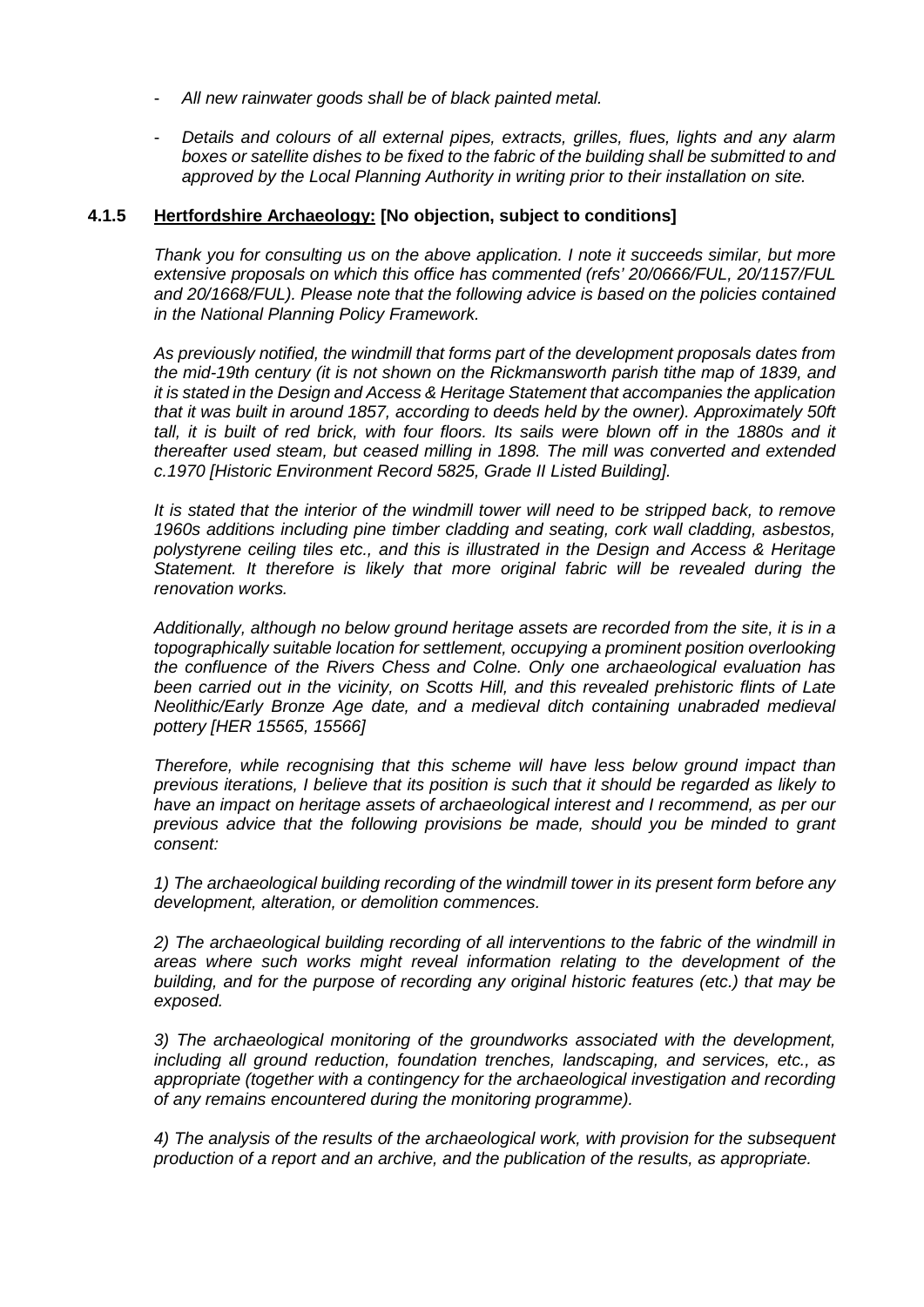*5) Such other provisions as may be necessary to protect the archaeological and historic interests of the site.* 

*I believe that these recommendations are both reasonable and necessary to provide properly for the likely archaeological implications of this development proposal. I further believe that these recommendations closely follow para. 199, etc. of the National Planning Policy Framework, and the relevant guidance contained in the National Planning Practice Guidance, and in the Historic Environment Good Practice Advice in Planning Note 2: Managing Significance in Decision-Taking in the Historic Environment (Historic England, 2015).* 

*In this case three appropriately worded conditions on any planning consent would be sufficient to provide for the level of investigation that this proposal warrants. I suggest the following wording:* 

*A No demolition/development shall take place/commence until an Archaeological Written Scheme of Investigation has been submitted to and approved by the local planning authority in writing. The scheme shall include an assessment of archaeological significance and research questions; and:* 

- *1. The programme and methodology of site investigation and recording*
- *2. The programme for post investigation assessment*
- *3. Provision to be made for analysis of the site investigation and recording*

*4. Provision to be made for publication and dissemination of the analysis and records of the site investigation* 

*5. Provision to be made for archive deposition of the analysis and records of the site investigation* 

*6. Nomination of a competent person or persons/organisation to undertake the works set out within the Archaeological Written Scheme of Investigation.* 

**B** The demolition/development shall take place/commence in accordance with the *programme of archaeological works set out in the Written Scheme of Investigation approved under condition (A)* 

*C The development shall not be occupied/used until the site investigation and post investigation assessment has been completed in accordance with the programme set out in the Written Scheme of Investigation approved under condition (A) and the provision made for analysis and publication where appropriate.* 

*If planning consent is granted, I will be able to provide detailed advice concerning the requirements for the investigations and provide information on professionally accredited archaeological contractors who may be able to carry out the investigations.*

#### **4.2 Public/Neighbour Consultation**

- 4.2.1 Number consulted: 23
- 4.2.2 No of responses received: 9 (5 supporting and 4 objections)
- 4.2.3 Site Notices: 20/2046/FUL & 20/2047/LBC

Posted – 04.11.2020 Expired – 25.11.2020

Press Notices: Published – 16.10.2020 Expired – 06.11.2020

4.2.4 Summary of Responses: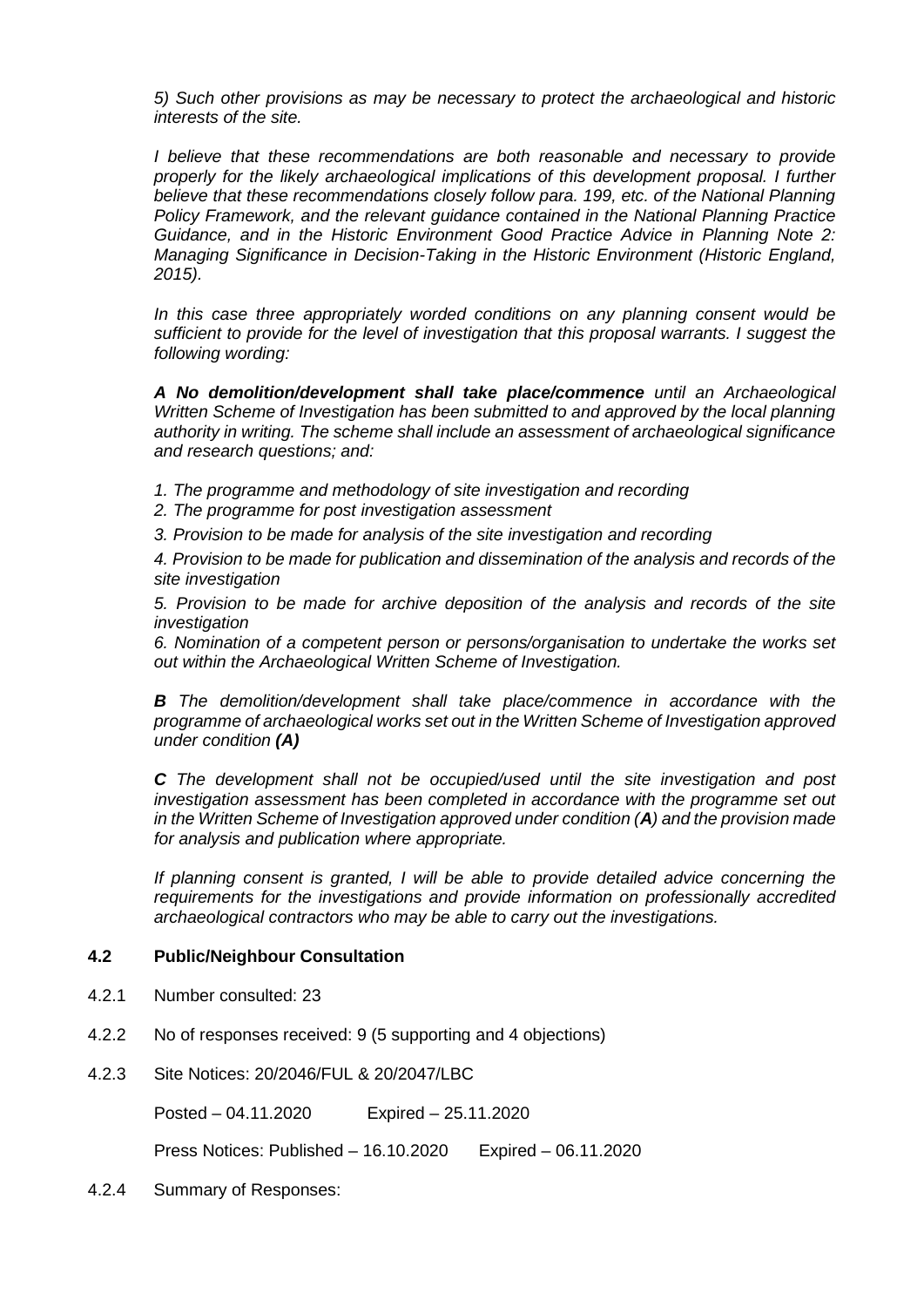## **Objections**

- Loss of privacy, overlooking  $-$  Cap windows and first floor balcony
- Overdevelopment
- Garage extension Multi-occupational use
- Risk of damage to trees, encroachment of root protection areas
- Overbearing design and layout Garage extension

#### Supporting comments

- Improved cap appearance
- Good design
- Less bulk
- Modernising plot
- Restoring building and historic features

#### **Officer comment:**

All material planning considerations are outlined within the relevant analysis section below.

## **5 Reason for Delay**

5.1 Committee Cycle.

### **6 Relevant Planning Policy, Guidance and Legislation**

#### 6.1 National Planning Policy Framework and National Planning Practice Guidance

In 2019 the new National Planning Policy Framework was published. This is read alongside the National Planning Practice Guidance (NPPG). The determination of planning applications is made mindful of Central Government advice and the Local Plan for the area. It is recognised that Local Planning Authorities must determine applications in accordance with the statutory Development Plan, unless material considerations indicate otherwise, and that the planning system does not exist to protect the private interests of one person against another. The NPPF is clear that "existing policies should not be considered out-of-date simply because they were adopted or made prior to the publication of this Framework. Due weight should be given to them, according to their degree of consistency with this Framework".

The NPPF states that 'good design is a key aspect of sustainable development, creates better places in which to live and work and helps make development acceptable to communities'. The NPPF retains a presumption in favour of sustainable development. This applies unless any adverse impacts of a development would 'significantly and demonstrably' outweigh the benefits.

## 6.2 The Three Rivers Local Development Plan

The application has been considered against the policies of the Local Plan, including the Core Strategy (adopted October 2011), the Development Management Policies Local Development Document (adopted July 2013) and the Site Allocations Local Development Document (adopted November 2014) as well as government guidance. The policies of Three Rivers District Council reflect the content of the NPPF.

The Core Strategy was adopted on 17 October 2011 having been through a full public participation process and Examination in Public. Relevant policies include Policies CP1, CP9, CP10 and CP12.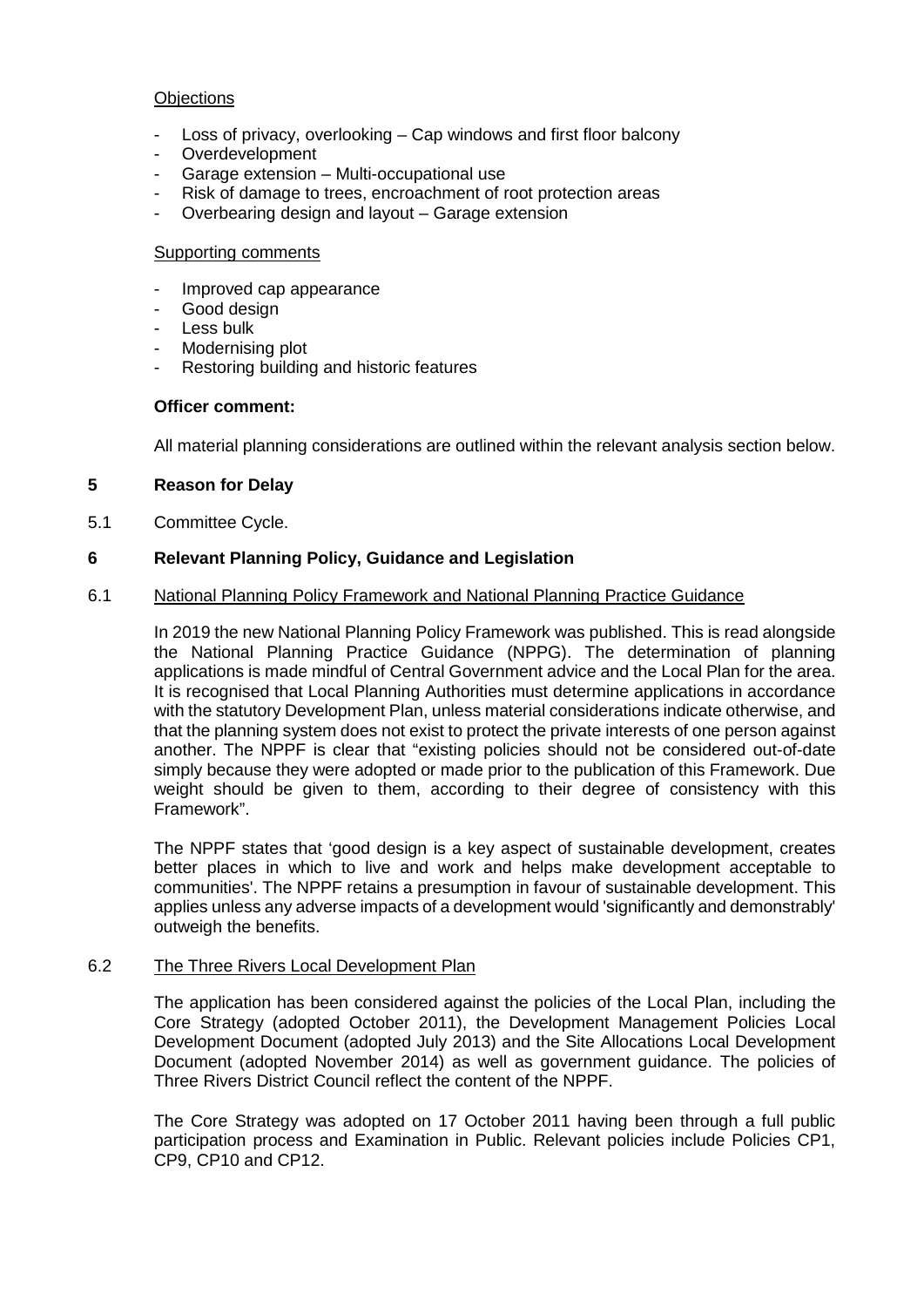The Development Management Policies Local Development Document (DMLDD) was adopted on 26 July 2013 after the Inspector concluded that it was sound following Examination in Public which took place in March 2013. Relevant policies include DM1, DM3, DM6, DM9, DM13 and Appendices 2 and 5.

The Croxley Green Neighbourhood Plan Referendum Version was adopted in December 2018. Relevant policies include: CA2 and Appendix B. Character area 2.

#### 6.3 Other

The Community Infrastructure Levy (CIL) Charging Schedule (adopted February 2015).

The Localism Act received Royal Assent on 15 November 2011. The growth and Infrastructure Act achieved Royal Assent on 25 April 2013.

The Wildlife and Countryside Act 1981 (as amended), the Conservation of Habitats and Species Regulations 2010, the Natural Environment and Rural Communities Act 2006 and the Habitat Regulations 1994 may also be relevant.

### **7 Planning Analysis**

### 7.1 Impact on setting of Listed Building, character and street scene

- 7.1.1 Policy CP1 of the Core Strategy (adopted October 2011) seeks to promote buildings of a high enduring design quality that respect local distinctiveness and Policy CP12 of the Core Strategy (adopted October 2011) relates to design and states that in seeking a high standard of design the Council will expect development proposals to 'have regard to the local context and conserve or enhance the character, amenities and quality of an area'. Development should make efficient use of land but should also respect the 'distinctiveness of the surrounding area in terms of density, character, layout and spacing, amenity, scale, height, massing and use of materials'; 'have regard to the local context and conserve or enhance the character, amenities and quality of an area' and 'incorporate visually attractive frontages to adjoining streets and public spaces'.
- 7.1.2 Policy DM1 and Appendix 2 of the Development Management Policies Local Development Document (adopted July 2013) set out that development should not lead to a gradual deterioration in the quality of the built environment, have a significant impact on the visual amenities of the area and that extensions should respect the existing character of the dwelling, particularly with regard to the roof form, positioning and style of windows and doors, and materials.
- 7.1.3 Policy DM3 of the DMP LDD relates to Heritage Assets such as Conservation Areas and Listed Buildings. It states that the Council will preserve the Districts Listed Buildings and will only support applications where the extension/alteration would not adversely affect its character both internally or externally or its wider setting. Development should preserve and enhance Conservation Areas. Policy CP12 of the Core Strategy advises that development should conserve and enhance heritage assets. The NPPF under paragraph 193 states that when considering the impact of a proposed development on the significance of a designated heritage asset, great weight should be given to the asset's conservation. This is irrespective of whether any potential harm amounts to substantial harm, total loss or less than substantial harm to its significance.
- 7.1.4 Policy CA2 of the Croxley Green Neighbourhood Plan outlines that domestic extensions should seek to conserve and enhance the Character Areas through the careful control of massing, alignment and height. Extensions that have an overbearing or adverse visual effect on the Character Area in which it is located will be resisted.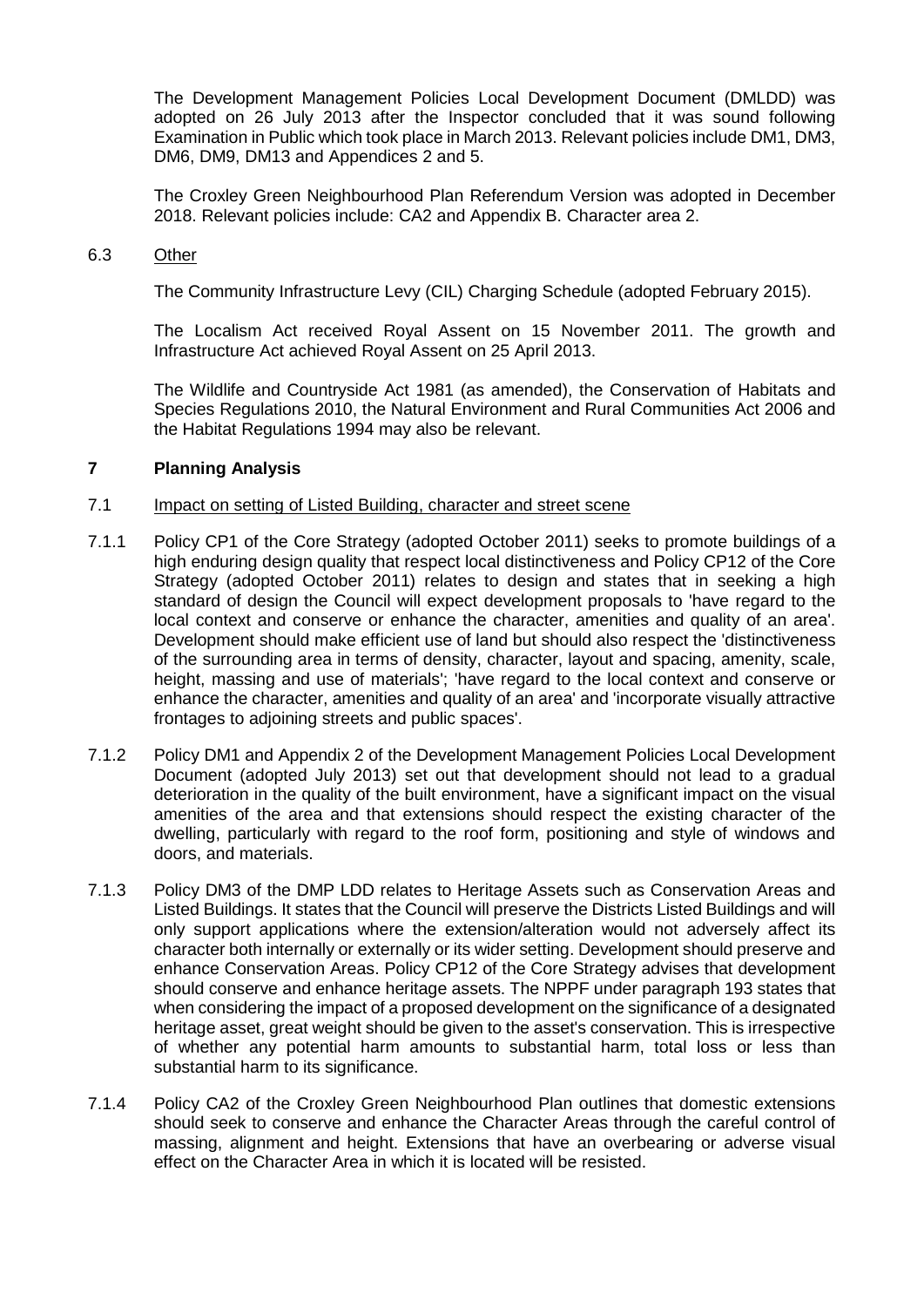- 7.1.5 The Windmill is a Grade II Listed Building, dating from the early nineteenth century (listing ref: 1100797). Early ordnance survey maps dating from 1868 and 1899 show the building occupying a semi isolated site, removed from the larger development of Croxley Green. This detachment highlights the historic and open setting of the windmill, which is a large contributor to its significance. The general character of the area is now suburban in character.
- 7.1.6 It is acknowledged that the existing extensions to The Windmill are unsympathetic and their partial removal is welcomed (listing acknowledges that the extension is of no special interest), albeit subject to a suitable replacement which looks at opportunities for new development to enhance or better reveal their significance, in accordance with paragraph 200 of the NPPF. The heritage significance of The Windmill stems from its tower mill, rounded heading openings and timber steps up to the first floor balcony running all the way around (which appeared to have been removed some time ago). Clearly, there is scope to enhance the listed building by re-introducing former features and better enhance the tower's prominence within the site and from public view from within the wider locality given its uniqueness.
- 7.1.7 A previous scheme was withdrawn due to its adverse impact on the heritage asset as the extensions were overly dominant and detracted from the unique character of The Windmill. Significant on-going discussions with the applicant have taken place to ensure a more sympathetic development.
- 7.1.8 This proposal would include a gabled roofed extension with roof accommodation, projecting from the existing south eastern windmill link, which currently extends 6.4m in width. The proposed extension, would extend to a width of approximately 12m, which is noted would be close to double the existing floor area. However, the extension would appear as a single storey addition, albeit would be served by roof, although from the front this would not be readily noticeable as the rooflights are sited to the rear. Further, the extension has limited fenestration detail and would have a sympathetic, rural exterior. When considering the above factors, the extension would not visually dominating or detract from the significance of the windmill tower. The removal of the previously proposed single storey extensions and different roof forms (proposed under the previous application) have further simplified and reduced the mass and bulk to some degree. The proposed pitched roof form would also reflect the character and appearance of the surrounding area including views from the street scene. The Conservation Officer comments that given a further reduction in width that the proposed windmill extension would not result in a design that would detract from the appearance of the Heritage Asset, subject to conditions in relation to the materials.
- 7.1.9 It is noted that the proposed windmill tower cap extension has been reduced in size from the previous submissions and is now considered to appear in keeping with the windmill tower itself, whilst having regard to historic images submitted in support of the application. The proposed size would not appear top heavy in appearance and given the alterations would be considered as a sympathetic addition with historical merit.
- 7.1.10 A number of structures within the grounds have been removed from the previous schemes, which would have further detracted from the setting of the listed building and therefore enhance its significance.
- 7.1.11 The proposed removal of the garage extension and alterations to the existing garage would not increase the footprint relative to the existing garage. The proposed garage alterations including timber cladding would be considered in keeping with similar outbuildings in the vicinity and the surroundings, which would be partially screened due to boundary treatment and trees to the western flank. It is noted that a cement composite cladding would be inserted to the western flank of the garage, for the purpose of building regulations matters, which is considered not to result in any harm and no objection is raised on this element. The addition of a glazed link would utilise an existing window opening to the western flank of the windmill tower. It is acknowledged that part to the windmill tower below the existing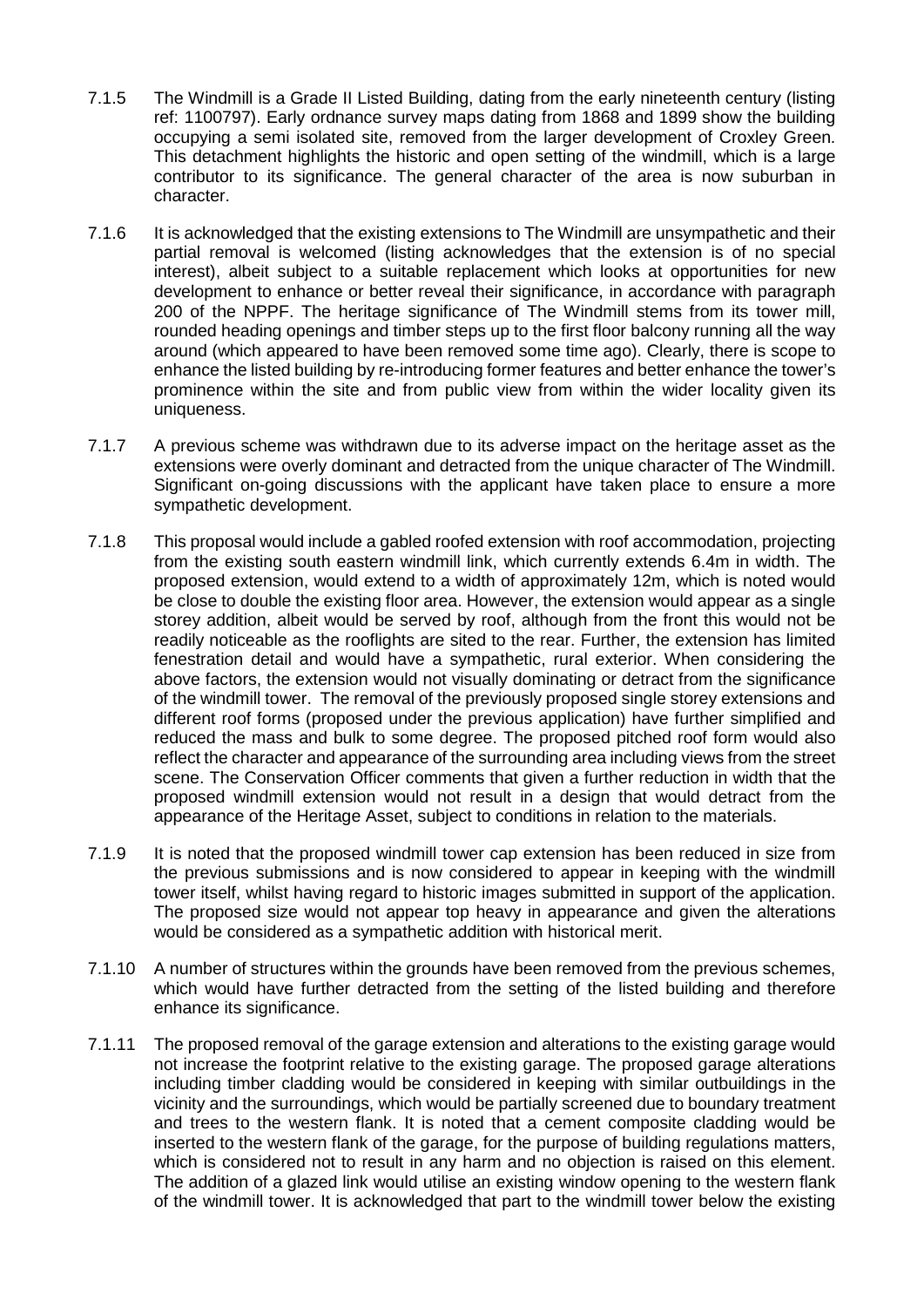window opening would be removed for an access door, but utilising the existing opening would significantly limit any loss of building fabric. It is considered that the proposed garage alterations and glazed link extension by reason of their siting and scale would not detract from the sense of openness surrounding the windmill or result in the detriment of the Heritage Asset.

- 7.1.12 There is no objection in to the reinstatement of the windmill tower balcony, an historic feature at first floor level, which would utilise existing brackets and sockets to allow for an accurate reconstruction in regard to its location and dimensions.
- 7.1.13 In light of the above, the proposed extensions and alterations within the curtilage would collectively result in a form of development which would not have an adverse impact on the heritage significance of the listed building nor erode its setting.
- 7.1.14 It is acknowledged that the building has fallen into a state of disrepair and that there would be some public benefit from the building being brought back into residential use, whilst preserving the setting and significance of the listed building. It is considered that given the amended proposals and sensitive design approach that the proposed replacement extensions would be considered acceptable and would be a public benefit by better revealing its significance and visibility.
- 7.1.15 Therefore, it is considered that the proposed amended development would not have a harmful impact on the setting of the listed building and would not have a detrimental impact on the heritage significance of the listed building. The development would therefore comply with Policies CP1 and CP12 of the Core Strategy (adopted October 2011), Policies DM1, DM3 and Appendix 2 of the Development Management Policies LDD (adopted July 2013), Policy CA2 and Appendix B of the Croxley Green Neighbourhood Plan (adopted December 2018) and the NPPF (2019).
- 7.2 Impact on amenity of neighbours
- 7.2.1 Policy CP12 of the Core Strategy states that development should 'protect residential amenities by taking into account the need for adequate levels and disposition of privacy, prospect, amenity and garden space'. Policy DM1 and Appendix 2 of the Development Management Policies document set out that development should not result in loss of light to the windows of neighbouring properties nor allow overlooking, and should not be excessively prominent in relation to adjacent properties.
- 7.2.2 The Design Criteria at Appendix 2 of the Development Management also state that two storey development should not intrude into a 45 degree splay line drawn across the rear garden from a point on the joint boundary, level with the rear wall of the adjacent property. This principle is dependent on spacing and relative positions of the dwellings and consideration will also be given to the juxtaposition of properties, land levels and the position of windows and extensions on neighbouring properties
- 7.2.3 The proposed windmill extension would be set in from the flank boundaries by 11.5m to the eastern boundary and 16m to the western boundary. The location of the proposed windmill extension would be to the rear of adjacent properties, No. 32 and 36 Windmill Drive and would interrupt the 45 degree splay line from a point on the joint boundary, level with the rear walls. However, given the separation distances and the site circumstances there would be no harm so as to justify refusal of the application in this regard. Two ground floor windows and a window at first floor level would be inserted into the eastern flank. Given the site circumstances and existing close-bordered boundary treatment no overlooking would result from the ground floor windows. Further the first floor window would be located within the roof space, a condition would be recommended to ensure the window is 1.7m above the existing floor level to avoid overlooking. As such, the windmill extension element of the development would not result in an unacceptable loss of light or overbearing impact and no overlooking would occur to either of these neighbouring properties.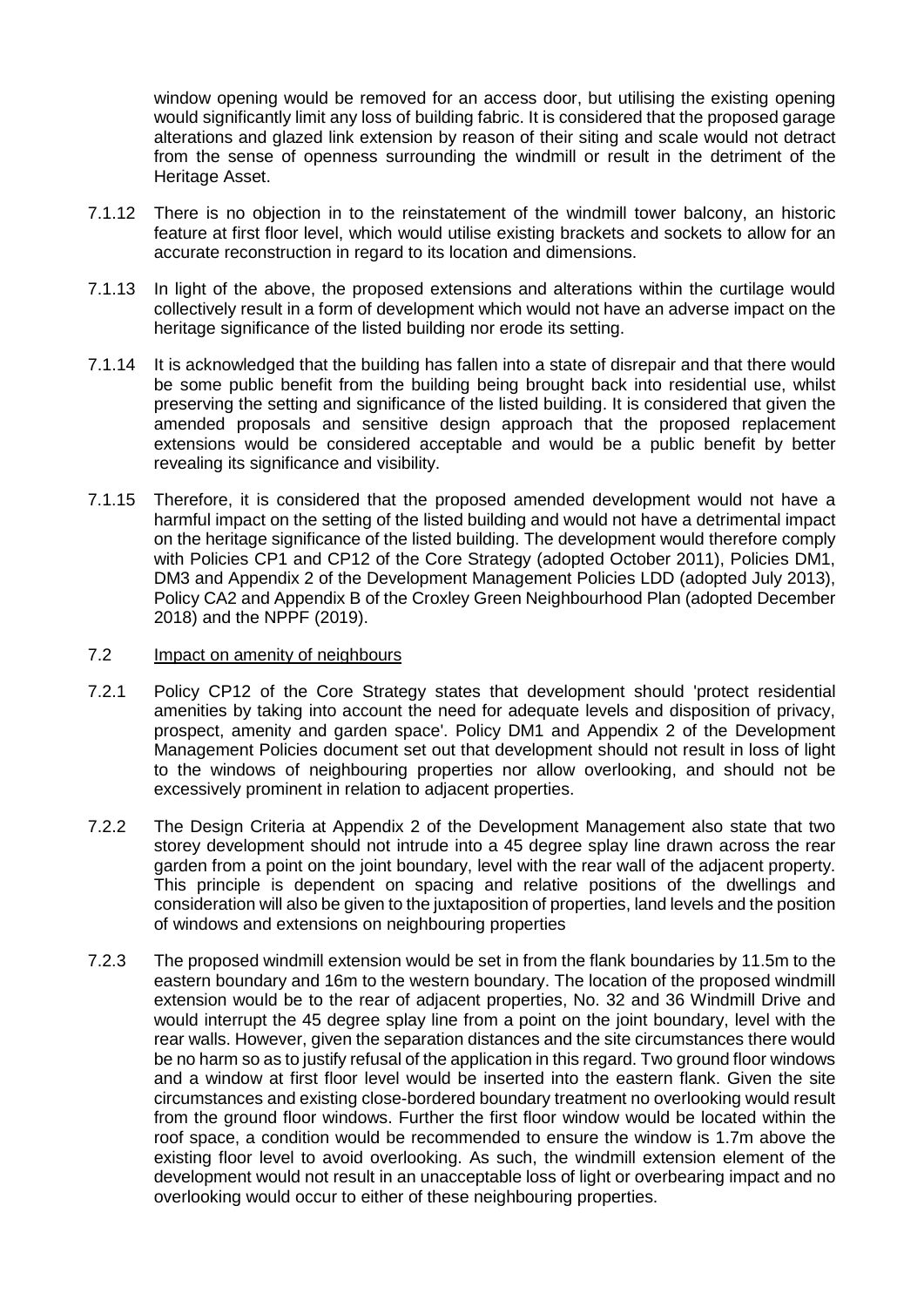- 7.2.4 The proposed replacement single storey garage and glazed link adjacent to the windmill tower would be of a size and scale that would not result in any loss of light to surrounding neighbouring properties. No glazing is proposed within the western flank elevation of the replacement garage adjacent to the boundary and other glazing would have an outlook onto the garden areas serving the dwelling and it is not considered that the rooflights would result in unacceptable overlooking into the surrounding properties.
- 7.2.5 The proposed cap and room at the top of the windmill tower would be a habitable space, however, given the reduction in size of the cap including a reduction in fenestration and adjustment of the window position, this has overcome initial concerns with regards to overlooking and privacy of neighbouring properties, which adjoin the site. It is not considered that the windmill cap would result in any increased harm relative to the existing windmill windows, which would already have some outlook. The proposed cap window is of a limited size, has been more sensitively positioned (i.e. fronting the highway verge), 36m from No.32 and 25m from No.36, which would mitigate the level of perceived and actual overlooking as a result.
- 7.2.6 There has been concern raised with regards to the re-instatement of the windmill tower balcony at first floor level and the overlooking potential from the balcony. However, a section of this would be restricted access for maintenance purposes only (to the front), which would be the subject of a condition in the area of concern. Further, given the site circumstances and separation distances to the rear and east site boundaries and the protected trees and evergreen vegetation screening the site to the west, no overlooking would occur to neighbouring properties.
- 7.2.7 In summary, the proposed development would not result in any adverse impact on the residential amenity of any neighbouring dwelling and the development would therefore be acceptable in accordance with Policy CP12 of the Core Strategy and Policy DM1 and Appendix 2 of the Development Management Policies LDD.

## 7.3 Amenity Space Provision for future occupants

- 7.3.1 Policy CP12 of the Core Strategy states that development should take into account the need for adequate levels and disposition of privacy, prospect, amenity and garden space. Specific standards for amenity space are set out in Appendix 2 of the Development Management Policies LDD. The Design Guidelines (Appendix 2 of the Development Management Policies document) set out that a four bedroom dwelling should provide105sqm amenity space.
- 7.3.2 Following the proposed development the application site would retain 900sqm of amenity space, which would be sufficient for future occupiers and as such would comply with Appendix 2 of the DMP LDD.

## 7.4 Wildlife and Biodiversity

- 7.4.1 Section 40 of the Natural Environment and Rural Communities Act 2006 requires Local Planning Authorities to have regard to the purpose of conserving biodiversity. This is further emphasised by regulation 3(4) of the Habitat Regulations 1994 which state that Councils must have regard to the strict protection for certain species required by the EC Habitats Directive.
- 7.4.2 The protection of biodiversity and protected species is a material planning consideration in the assessment of applications in accordance with Policy CP9 of the Core Strategy (adopted October 2011) and Policy DM6 of the DMLDD. National Planning Policy requires Local Authorities to ensure that a protected species survey is undertaken for applications that may be affected prior to determination of a planning application.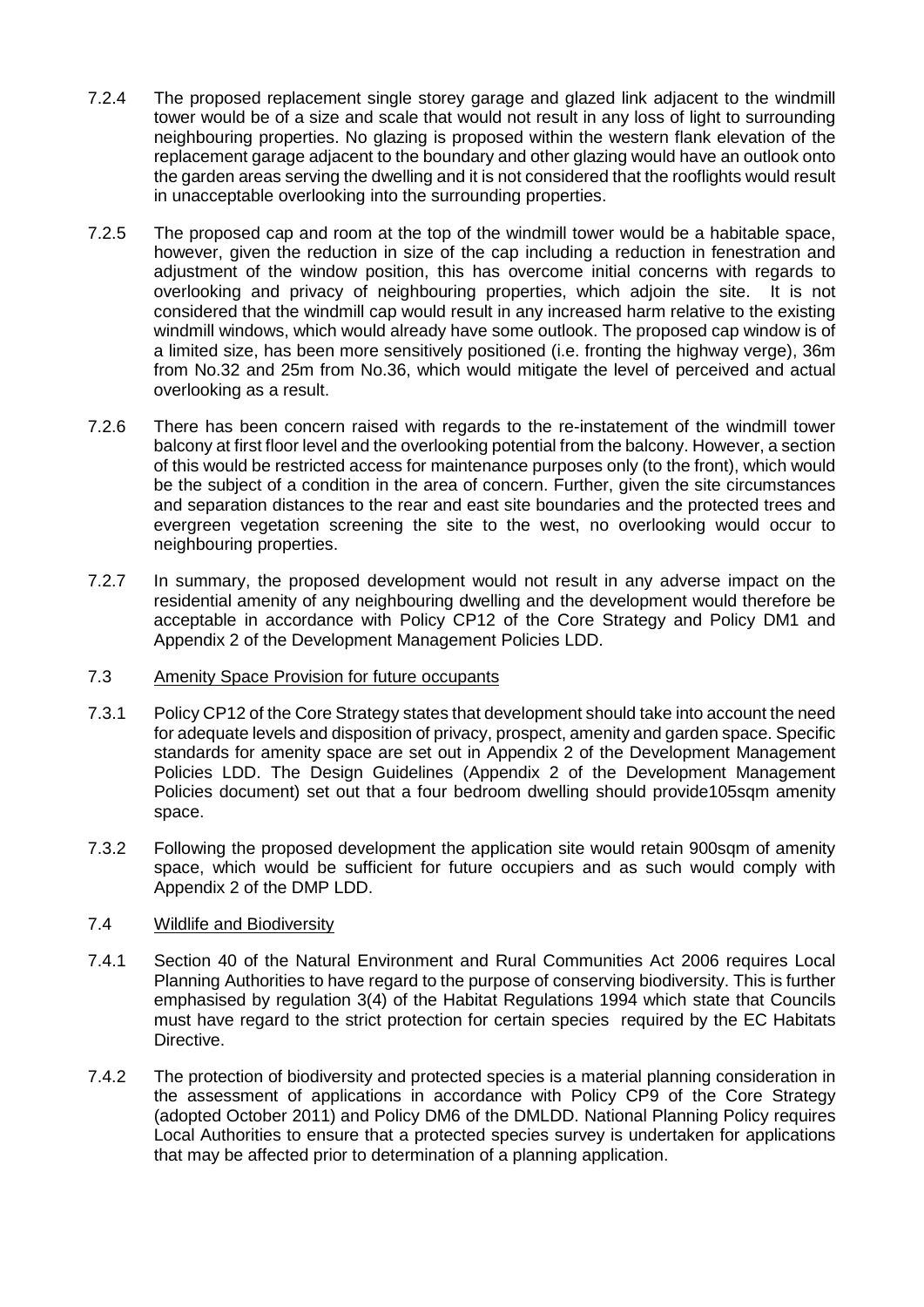- 7.4.3 The application has been submitted with a Biodiversity Checklist and the site is not in or located adjacent to a designated wildlife site. The Local Planning Authority is not aware of any records of protected species within the immediate area that would necessitate further surveying work being undertaken and given the nature of the proposed development there would not be any adverse impacts on biodiversity.
- 7.4.4 The Herts and Middlesex Wildlife trust further commented the ecological survey is adequate and puts forward the required mitigation and compensation measures, subject to a condition with respect to the necessary mitigation licence with authorisation for the development.

# 7.5 Trees and Landscaping

- 7.5.1 Policy CP12 of the Core Strategy expects development proposals to 'have regard to the character, amenities and quality of an area', to 'conserve and enhance natural and heritage assets' and to 'ensure the development is adequately landscaped and is designed to retain, enhance or improve important existing natural features'. Policy DM6 of the Development Management Policies LDD states that development should be designed in such a way as to allow trees and hedgerows to grow to maturity without causing undue problems of visibility, shading or damage.
- 7.5.2 The application site is not located within a conservation area, however, there are 5 individually protected trees to front verge of the site and a series of trees which make up group G1 of a new TPO Order (TPO902). Given the nature and siting of the extensions to The Windmill, it is not considered that the abovementioned TPO would be adversely affected, albeit they would need to be protected in the event planning permission was granted.
- 7.5.3 The garage extension has been removed from the scheme as it would potentially lead to the damage of the health of trees, along the western boundary leading their decline and possible removal. The landscape officer has commented that the changes made to the garage including removal of a proposed shed, has alleviated the original concerns and there is no objection to the proposal as a result.
- 7.5.4 Therefore, it is considered that the proposal would be result in an appropriate layout, the protection of trees both on and immediately adjacent to the site and maintain the existing character of the area. Furthermore, it is noted that further landscaping will be planted to all boundaries. The proposed development would therefore result comply with the requirements of DM6 of the Development Management Policies and Policies CP1 and CP12 of the Core Strategy (adopted October 2011).

## 7.6 Highways, Access and Parking

- 7.6.1 Policy DM13 of the Development Management Policies LDD requires developments to ensure that sufficient parking is provided in accordance with the parking standards set out at Appendix 5 of the Development Management Policies LDD. The parking standards state that a six bedroom dwelling should have a total of 3 spaces.
- 7.6.2 The proposed development would result in a four bedroom dwelling. The hardstanding to the front would be retained which could accommodate three cars in addition to a garage being created as part of the development. Therefore the proposed development would comply with Appendix 5 of the DMP LDD in this respect.

## **8 Recommendation**

8.1 That PLANNING PERMISSION and LISTED BUILDING CONSENT BE GRANTED for the following reasons:

## 8.2 **20/2046/FUL Conditions**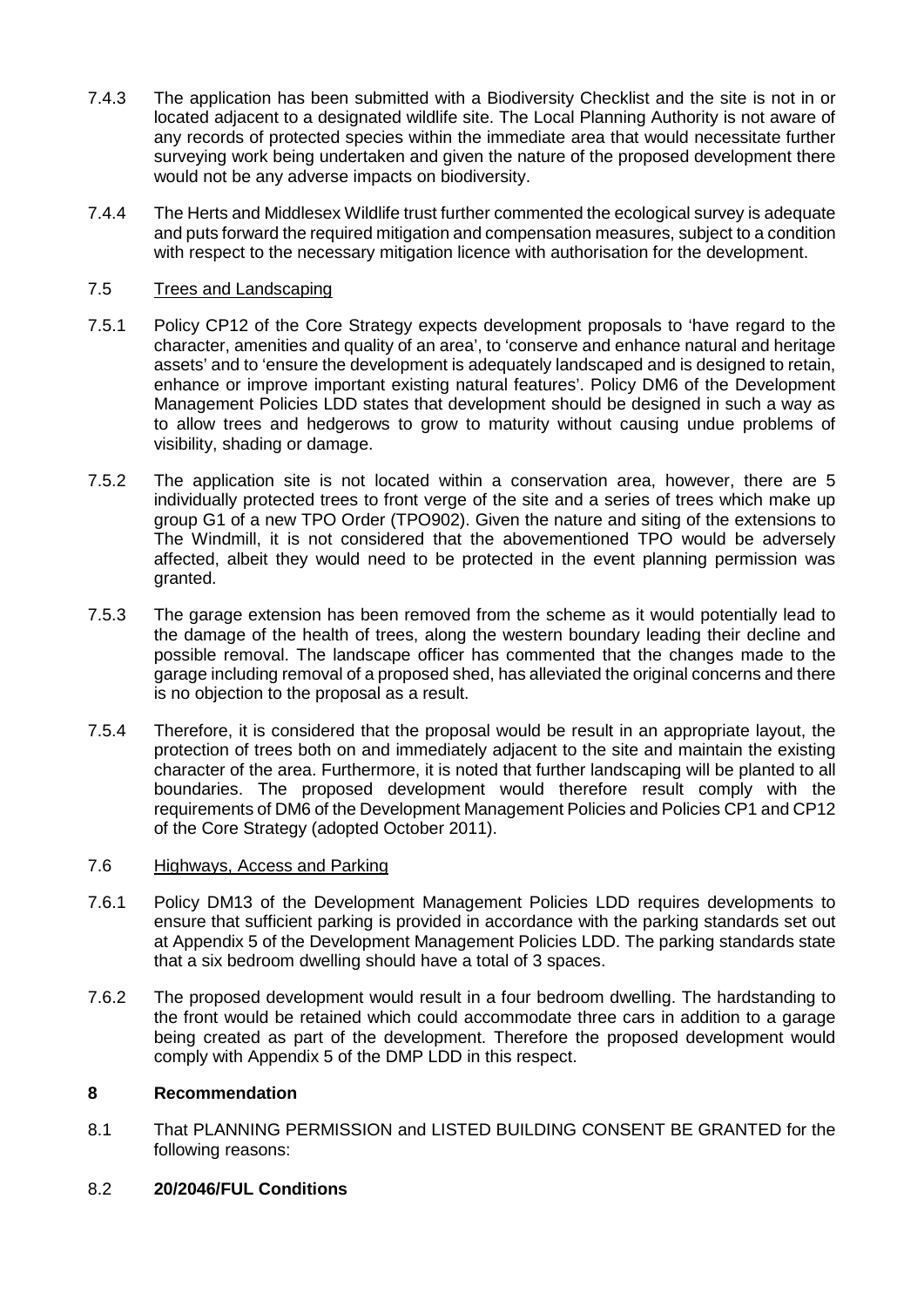C1 The development hereby permitted shall be begun before the expiration of three years from the date of this permission.

Reason: In pursuance of Section 91(1) of the Town and Country Planning Act 1990 and as amended by the Planning and Compulsory Purchase Act 2004.

C2 The development hereby permitted shall be carried out in accordance with the following approved plans: TRDC 001 (Location Plan), A101 REV 1, A102, A103, A104 REV 1, A105, A101 REV 5, A102 REV 6, A103 REV 6, A104 REV 6, A105 REV 6, A106 REV 6, A109 REV 6, A110 REV 1.

Reason: For the avoidance of doubt and in the proper interests of planning and to safeguard the character and appearance of the Grade II listed building in accordance with Policies CP1, CP9, CP10 and CP12 of the Core Strategy (adopted October 2011), Policies DM1, DM3, DM6, DM13 and Appendices 2 and 5 of the Development Management Policies LDD (adopted July 2013) and Policy CA2 and Appendix B of the Croxley Green Neighbourhood Plan (adopted December 2018) and the NPPF (2019).

- C3 No development shall take place/commence until an Archaeological Written Scheme of Investigation has been submitted to and approved by the local planning authority in writing. The scheme shall include an assessment of archaeological significance and research questions; and:
	- 1. The programme and methodology of site investigation and recording
	- 2. The programme for post investigation assessment
	- 3. Provision to be made for analysis of the site investigation and recording

4. Provision to be made for publication and dissemination of the analysis and records of the site investigation

5. Provision to be made for archive deposition of the analysis and records of the site investigation

6. Nomination of a competent person or persons/organisation to undertake the works set out within the Archaeological Written Scheme of Investigation.

Reason: This condition is a pre-commencement condition to define, in advance of any development commencing, the details of evaluation/mitigation necessary to protect any archaeological remains present within the development site. The significance of heritage assets with archaeological interest can be harmed/destroyed by development. This is in accordance with Policy CP1 of the Core Strategy (adopted October 2011) and Policy DM3 of the Development Management Policies LDD (adopted July 2013).

C4 The development shall not be occupied until the site investigation and post investigation assessment has been completed in accordance with the programme set out in the Written Scheme of Investigation approved under Condition 3 and the provision made for analysis and publication where appropriate.

Reason: In the interests of protecting any archaeological remains present within the development site. The significance of heritage assets with archaeological interest can be harmed/destroyed by development. This is in accordance with Policy CP1 of the Core Strategy (adopted October 2011) and Policy DM3 of the Development Management Policies LDD (adopted July 2013).

C5 No development shall take place/commence before, samples and details of the proposed new windows, doors, rooflights, eaves, verges, fascia's, cills and junctions with the existing building, by section and elevation at scales between 1:20 and 1:1 as appropriate shall be submitted to and approved in writing by the Local Planning Authority and no external materials shall be used other than those approved.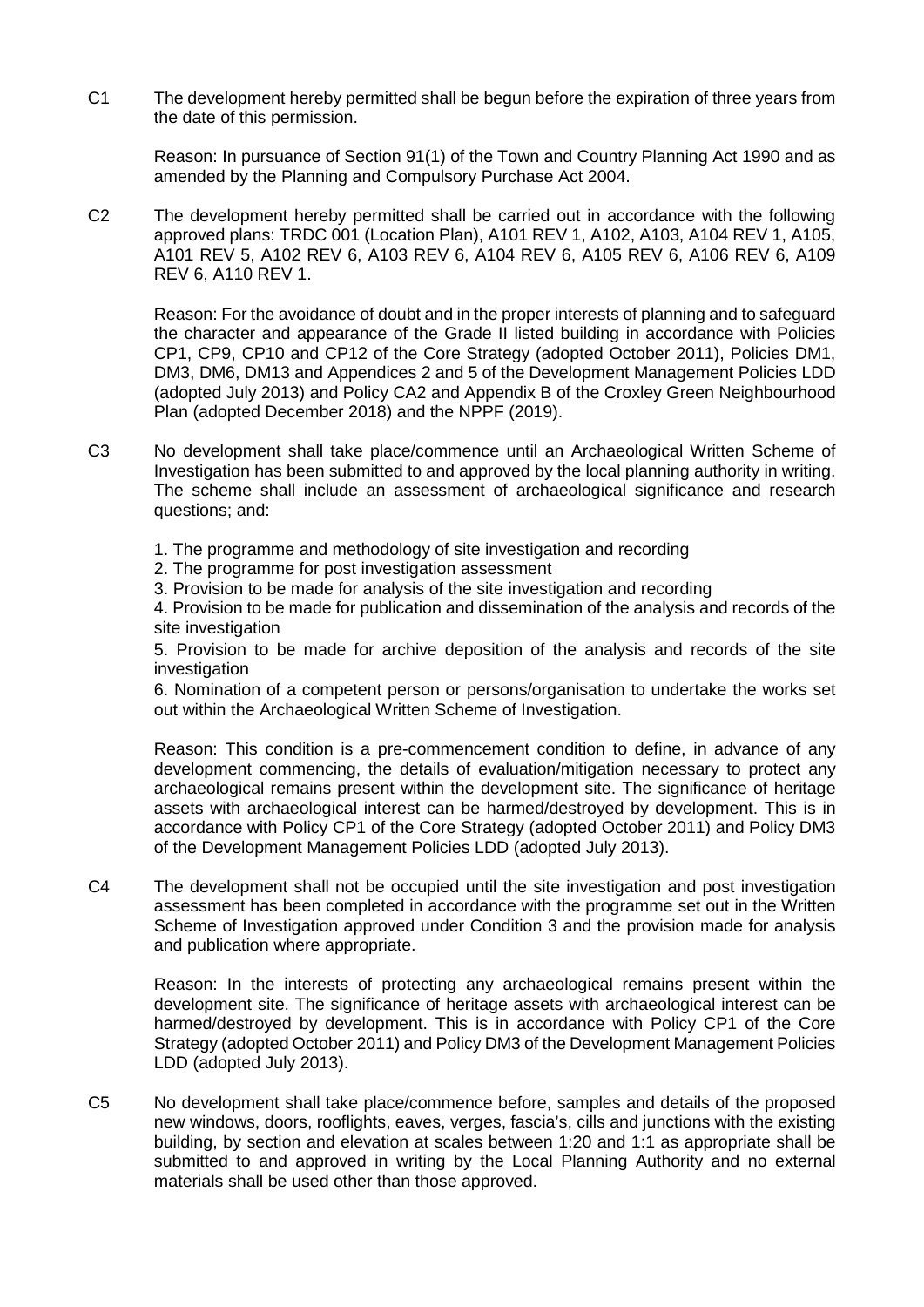Reason: This condition is a pre-commencement condition to prevent the dwelling being constructed in inappropriate materials in accordance with Policies CP1 and CP12 of the Core Strategy (adopted October 2011) and Policies DM1, DM3 and Appendix 2 of the Development Management Policies LDD (adopted July 2013).

C6 The development shall be undertaken in full compliance with the construction methods detailed in the Arboricultural and Planning Integration Report prepared by GHA trees dated 12th June 2020 and Tree Protection Plan (AIA Nov 20) forming part of this application.

No operations shall commence on site in connection with the development hereby approved (including tree felling, pruning, demolition works, soil moving, temporary access construction, or any other operation involving the use of motorised vehicles or construction machinery) until the tree protection works required by the approved scheme are in place on site.

The fencing or other works which are part of the approved scheme shall not be moved or removed, temporarily or otherwise, until all works including external works have been completed and all equipment, machinery and surplus materials removed from the site, unless the prior approval of the local planning authority has first been sought and obtained.

Reason: To ensure that the protected trees are not affected during construction of the development hereby permitted, in the interests of visual amenity and in accordance with Policies CP1 and CP12 of the Core Strategy (adopted October 2011) and Policy DM6 of the Development Management Policies LDD (adopted July 2013).

C7 No development shall commence until the biodiversity mitigation set out at Appendix 5 of the Preliminary bat roost assessment Emergence Survey prepared by Middlemarch Environmental dated October 2019 have been erected on site. Once erected the mitigation measures shall be permanently retained thereafter.

Reason: To maintain wildlife habitat and to meet the requirements of Policies CP1, CP9 and CP12 of the Core Strategy (adopted October 2011) and Policy DM6 of the Development Management Policies LDD (adopted July 2013).

C8 Prior to the first occupation of the development hereby approved, a landscape management plan, including long term design objectives, management responsibilities, timescales and maintenance schedules for all landscape areas, shall be submitted to and approved in writing by the Local Planning Authority. The landscape management plan shall be carried out as approved.

Reason: In order to ensure that the approved landscaping is satisfactorily maintained, in accordance with Policies CP1 and CP12 of the Core Strategy (adopted October 2011) and Policy DM6 of the Development Management Policies LDD (adopted July 2013).

C9 Before the first occupation of the windmill extension hereby permitted the first floor window facing No. 32 shall be 1.7m above the floor level of the room in which the window is installed. The window shall be permanently retained in that condition thereafter.

Reason: To safeguard the amenities of the occupiers of neighbouring residential properties in accordance with Policies CP1 and CP12 of the Core Strategy (adopted October 2011) and Policy DM1 and Appendix 2 of the Development Management Policies LDD (adopted July 2013).

C10 The gate as shown on Drawing A101 REV 5 shall be erected on the first floor balcony shall be erected prior to the first use occupation of the extensions hereby approved in accordance with the submitted drawing and permanently maintained as such thereafter. The proposed flat roof area of the balcony as shown hatched in red hatch on Drawing A101 REV 5 shall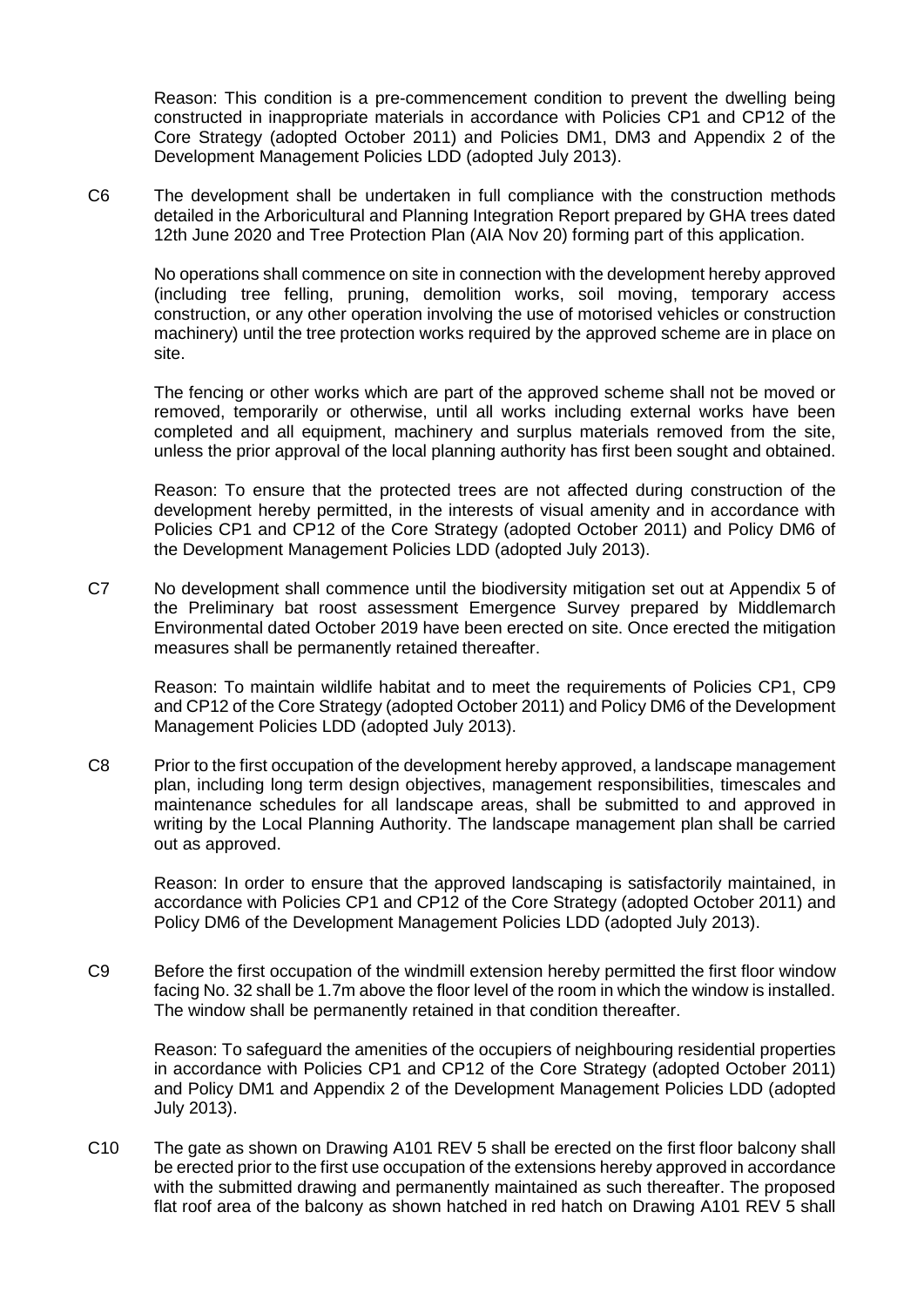be used/accessed for repair and maintenance only and not as an external platform or balcony.

Reason: To safeguard the amenities of the occupiers of neighbouring residential properties in accordance with Policies CP1 and CP12 of the Core Strategy (adopted October 2011) and Policy DM1 and Appendix 2 of the Development Management Policies LDD (adopted July 2013).

C11 The rooflights within the extension hereby permitted shall be set flush with the adjacent roofing materials, and not project above the plane of the roof in which they are located.

Reason: In the interests of visual amenity and to protect the character and appearance of the Grade II Listed Building in accordance with Policies CP1 and CP12 of the Core Strategy (adopted October 2011) and Policies DM1 and DM3 of the Development Management Policies LDD (adopted July 2013).

### 8.3 **20/2046/FUL Informatives**

I1 With regard to implementing this permission, the applicant is advised as follows:

All relevant planning conditions must be discharged prior to the commencement of work. Requests to discharge conditions must be made by formal application. Fees are £116 per request (or £34 where the related permission is for extending or altering a dwellinghouse or other development in the curtilage of a dwellinghouse). Please note that requests made without the appropriate fee will be returned unanswered.

There may be a requirement for the approved development to comply with the Building Regulations. Please contact Hertfordshire Building Control (HBC) on 0208 207 7456 or at buildingcontrol@hertfordshirebc.co.uk who will be happy to advise you on building control matters and will protect your interests throughout your build project by leading the compliance process. Further information is available at www.hertfordshirebc.co.uk.

Community Infrastructure Levy (CIL) - Your development may be liable for CIL payments and you are advised to contact the CIL Officer for clarification with regard to this. If your development is CIL liable, even if you have been granted exemption from the levy, please be advised that before commencement of any works It is a requirement under Regulation 67 of The Community Infrastructure Levy Regulations 2010 (As Amended) that CIL form 6 (Commencement Notice) must be completed, returned and acknowledged by Three Rivers District Council before building works start. Failure to do so will mean you lose the right to payment by instalments (where applicable), and a surcharge will be imposed. However, please note that a Commencement Notice is not required for residential extensions IF relief has been granted.

Care should be taken during the building works hereby approved to ensure no damage occurs to the verge or footpaths during construction. Vehicles delivering materials to this development shall not override or cause damage to the public footway. Any damage will require to be made good to the satisfaction of the Council and at the applicant's expense.

Where possible, energy saving and water harvesting measures should be incorporated. Any external changes to the building which may be subsequently required should be discussed with the Council's Development Management Section prior to the commencement of work.

I2 The applicant is reminded that the Control of Pollution Act 1974 allows local authorities to restrict construction activity (where work is audible at the site boundary). In Three Rivers such work audible at the site boundary, including deliveries to the site and running of equipment such as generators, should be restricted to 0800 to 1800 Monday to Friday, 0900 to 1300 on Saturdays and not at all on Sundays and Bank Holidays.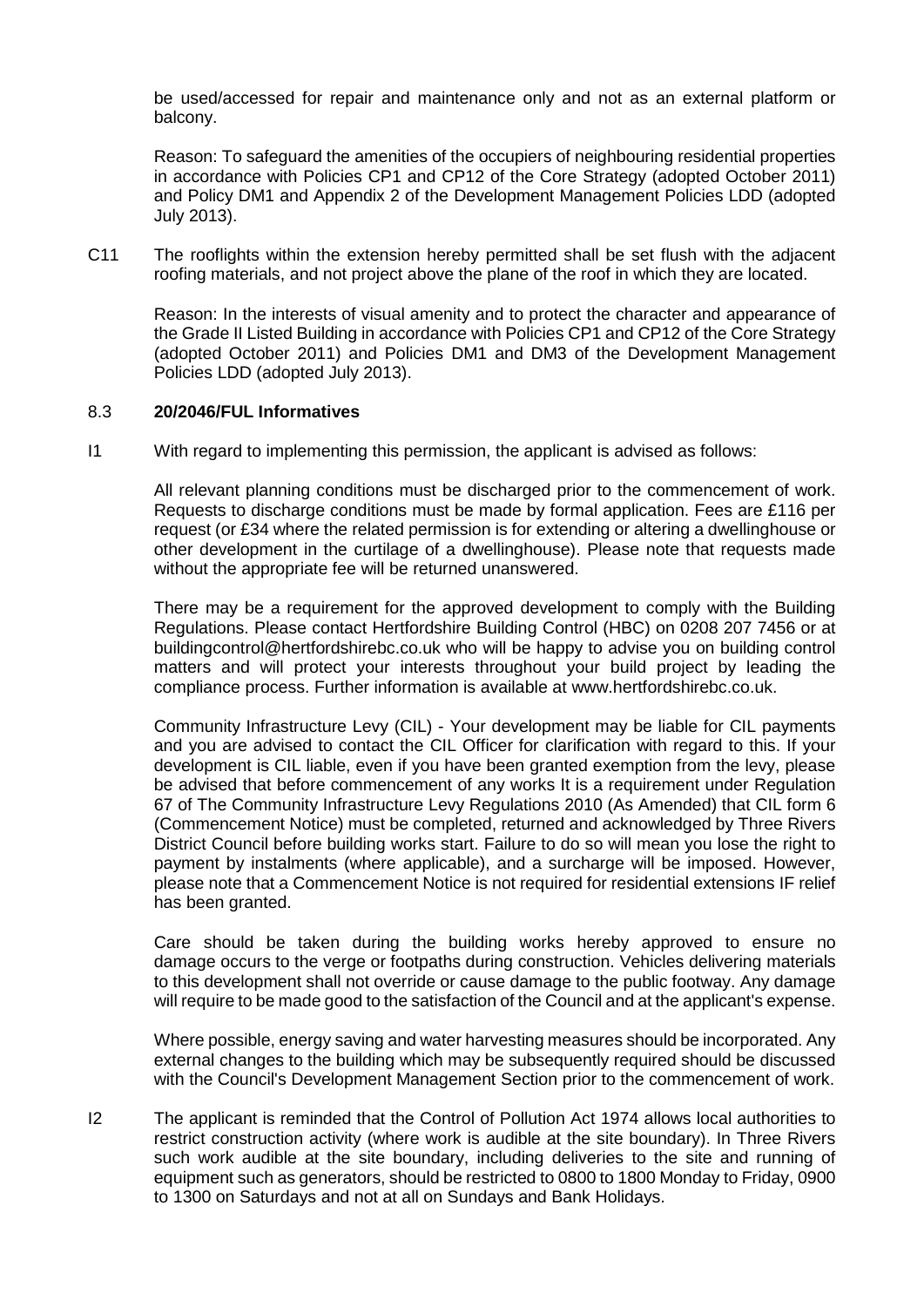- I3 The Local Planning Authority has been positive and proactive in its consideration of this planning application, in line with the requirements of the National Planning Policy Framework and in accordance with the Town and Country Planning (Development Management Procedure) (England) Order 2015. The Local Planning Authority suggested modifications to the development during the course of the application and the applicant and/or their agent submitted amendments which result in a form of development that maintains/improves the economic, social and environmental conditions of the District.
- I4 Bats are protected under domestic and European legislation where, in summary, it is an offence to deliberately capture, injure or kill a bat, intentionally or recklessly disturb a bat in a roost or deliberately disturb a bat in a way that would impair its ability to survive, breed or rear young, hibernate or migrate, or significantly affect its local distribution or abundance; damage or destroy a bat roost; possess or advertise/sell/exchange a bat; and intentionally or recklessly obstruct access to a bat roost.

If bats are found all works must stop immediately and advice sought as to how to proceed from either of the following organisations:

The UK Bat Helpline: 0845 1300 228 Natural England: 0300 060 3900 Herts & Middlesex Bat Group: www.hmbg.org.uk or an appropriately qualified and experienced ecologist.

(As an alternative to proceeding with caution, the applicant may wish to commission an ecological consultant before works start to determine whether or not bats are present).

Demolition or stripping works that disturb bat roosting places identified in the bat survey (Chase Ecology CE1444) shall not in any circumstances commence unless the local planning authority has been provided with a copy of the licence issued by [the relevant licensing body] pursuant to Regulation 53 of The Conservation of Habitats and Species Regulations 2017 (as amended) authorising the specified activity/development to go ahead.

I5 Any works which have the potential to impact the tree canopy to the western boundary should not occur until an application for tree works is submitted to and approved by the Council's Landscape department as these trees are protected and are subject to a tree preservation order (TPO).

### 8.4 **20/2047/LBC Conditions**

C1 The development hereby permitted shall be begun before the expiration of three years from the date of this permission.

Reason: To comply with the requirements of the Planning (Listed Buildings and Conservation Areas) Act 1990.

C2 The development hereby permitted shall be carried out only in accordance with the following approved plans: TRDC 001 (Location Plan), A101 REV 1, A102, A103, A104 REV 1, A105, A101 REV 5, A102 REV 6, A103 REV 6, A104 REV 6, A105 REV 6, A106 REV 6, A109 REV 6, A110 REV 1

Reason: For the avoidance of doubt, in the proper interests of planning and to protect the character and appearance of the Grade II Listed Building in accordance with Policies CP1 and CP12 of the Core Strategy (adopted October 2011) and Policy DM3 of the Development Management Policies LDD (adopted July 2013).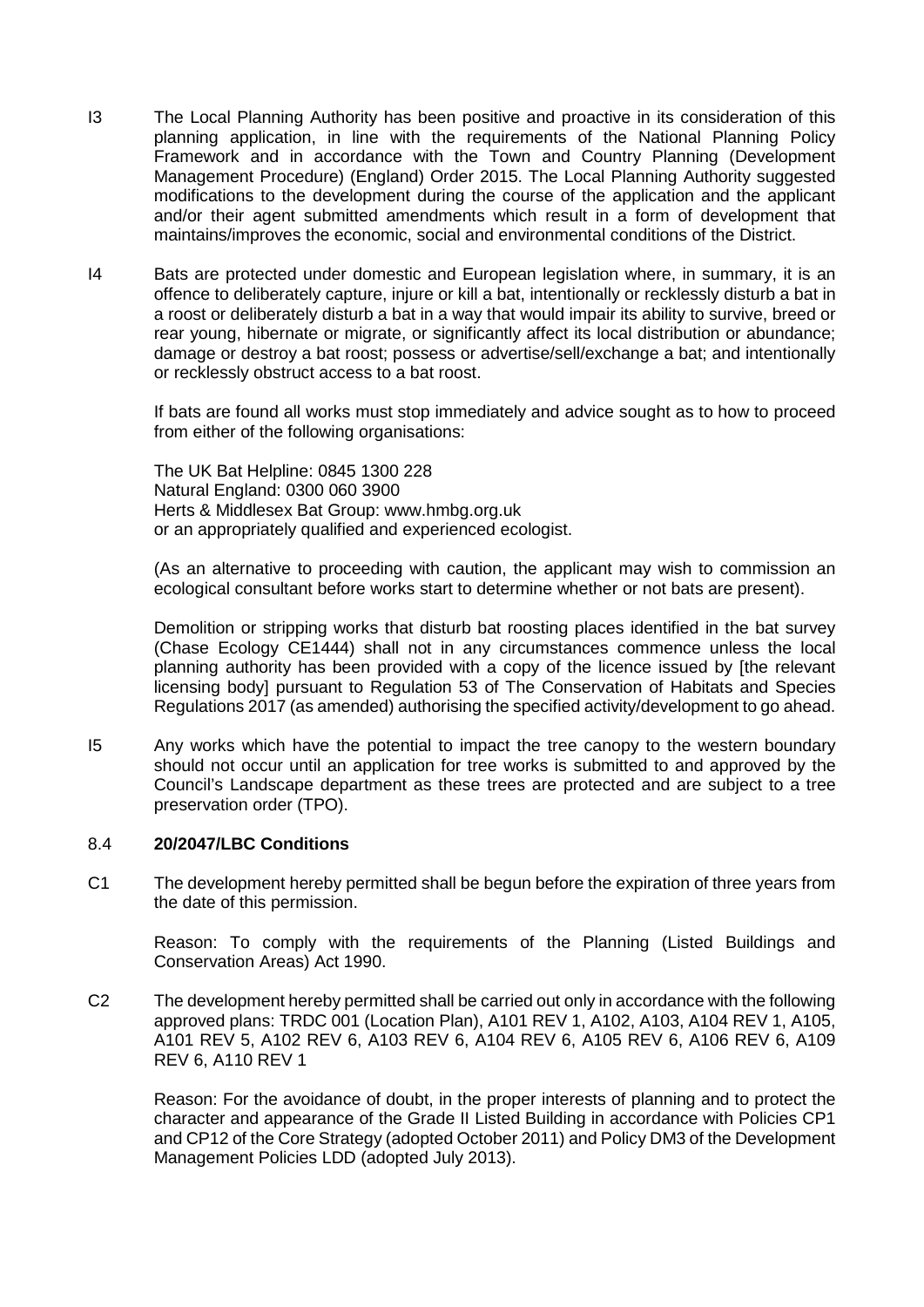C3 No development shall take place/commence before, samples and details of the proposed new windows, doors, rooflights, eaves, verges, fascias, cills and junctions with the existing building, by section and elevation at scales between 1:20 and 1:1 as appropriate shall be submitted to and approved in writing by the Local Planning Authority and no external materials shall be used other than those approved.

Reason: This condition is a pre-commencement condition to prevent the dwelling being constructed in inappropriate materials in accordance with Policies CP1 and CP12 of the Core Strategy (adopted October 2011) and Policies DM1, DM3 and Appendix 2 of the Development Management Policies LDD (adopted July 2013).

C4 No development shall take place/commence before samples and details of the position, type and method of installation of all new and relocated services and related fixtures, including communications and information technology servicing, shall be specified and agreed in writing with the Local Planning Authority wherever these installations are to be visible, or where ducts or other methods of concealment are proposed.

Reason: This condition is a pre-commencement condition to prevent the dwelling being constructed in inappropriate materials in accordance with Policies CP1 and CP12 of the Core Strategy (adopted October 2011) and Policies DM1, DM3 and Appendix 2 of the Development Management Policies LDD (adopted July 2013).

C5 No development shall take place/commence before full details of the upgrading required to meet the building regulations, including fire protection, acoustic insulation and thermal insulation, shall be submitted to and approved by the Local Planning Authority in writing prior to their first use on site shall be specified and agreed in writing with the Local Planning Authority wherever these installations are to be visible, or where ducts or other methods of concealment are proposed.

Reason: This condition is a pre-commencement condition to prevent the dwelling being constructed in inappropriate materials in accordance with Policies CP1 and CP12 of the Core Strategy (adopted October 2011) and Policies DM1, DM3 and Appendix 2 of the Development Management Policies LDD (adopted July 2013).

C6 No development shall take place/commence before a schedule of repairs to the windows and further details showing the installation of slim double glazing shall be submitted to and approved in writing by the Local Planning Authority prior to the removal or repair of any windows and no external materials shall be used other than those approved.

Reason: This condition is a pre-commencement condition to prevent the dwelling being constructed in inappropriate materials in accordance with Policies CP1 and CP12 of the Core Strategy (adopted October 2011) and Policies DM1, DM3 and Appendix 2 of the Development Management Policies LDD (adopted July 2013).

*C7* No development shall take place/commence before details and colours of all external pipes, extracts, grilles, flues, lights and any alarm boxes or satellite dishes to be fixed to the fabric of the building shall be submitted to and approved by the Local Planning Authority in writing prior to their installation on site and no external materials shall be used other than those approved. All new rainwater goods shall be of black painted metal.

Reason: This condition is a pre-commencement condition to prevent the dwelling being constructed in inappropriate materials in accordance with Policies CP1 and CP12 of the Core Strategy (adopted October 2011) and Policies DM1, DM3 and Appendix 2 of the Development Management Policies LDD (adopted July 2013).